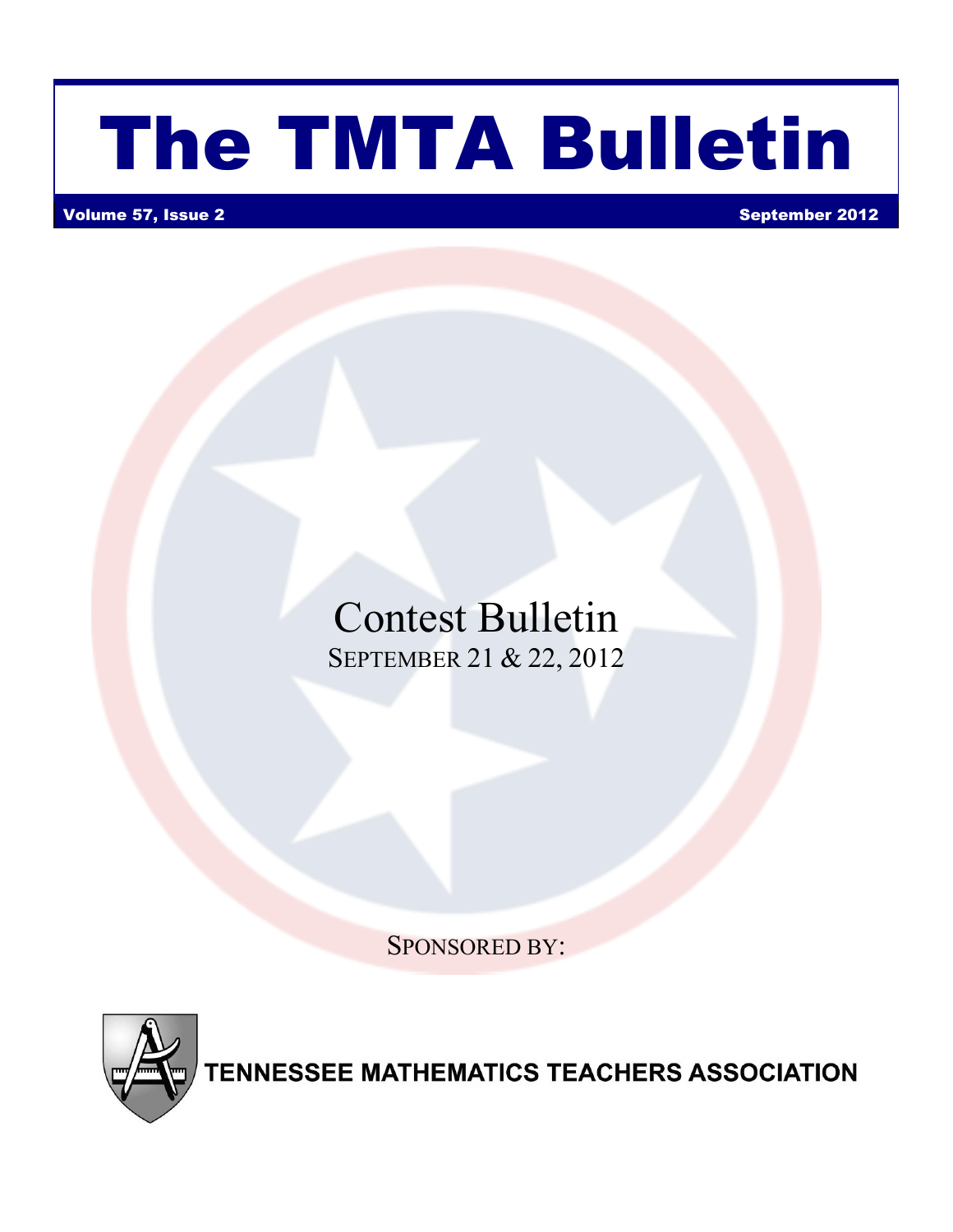# **TABLE OF CONTENTS**

For Conference Information and Useful Tools Please Visit:

www.tmta.info

www.nctm.org

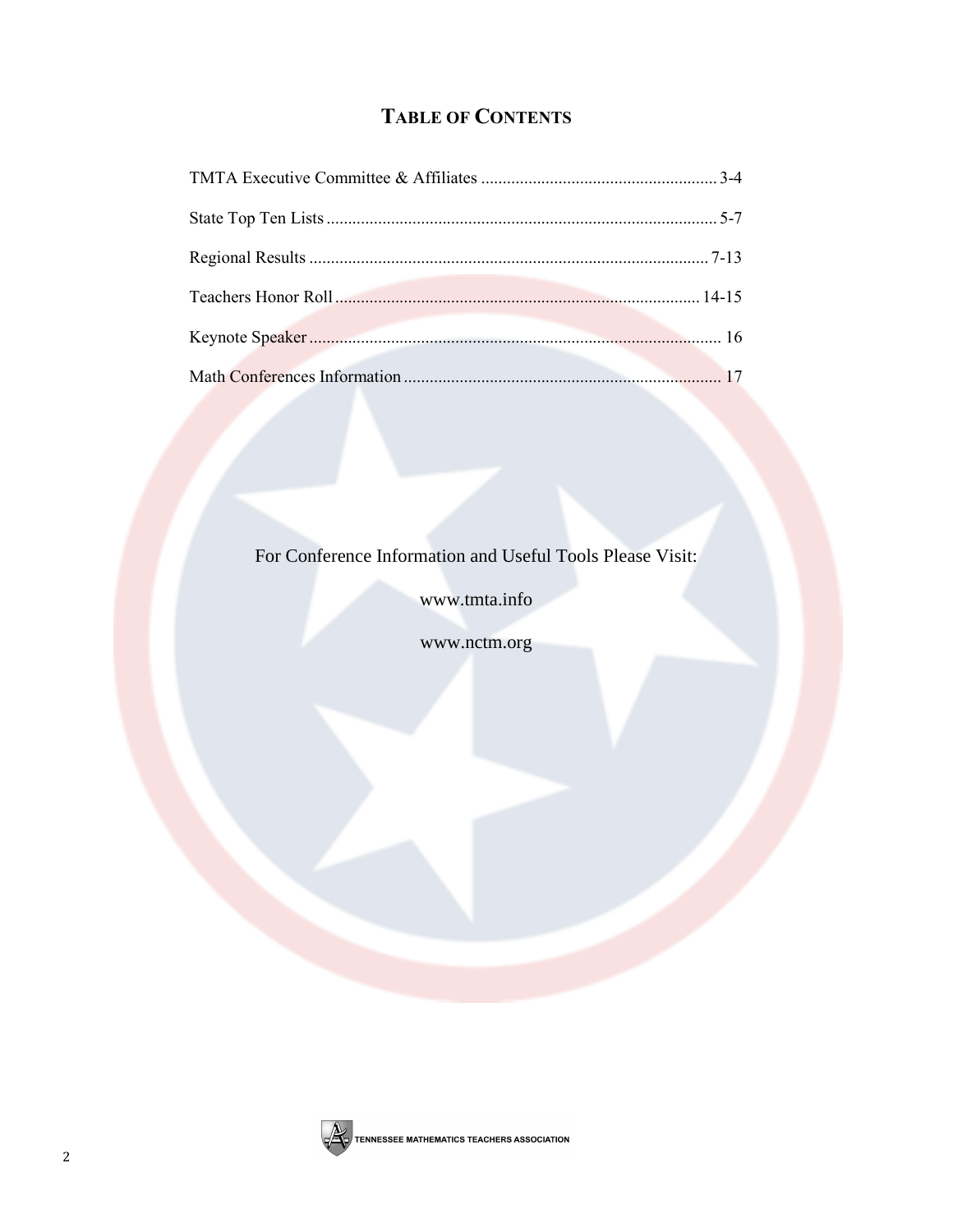# **TMTA EXECUTIVE COMMITTEE**

# **President, Holly Anthony**

Tennessee Tech University Box 5042, Cookeville, TN 38505 Work: 931.372.3854 E-mail: hanthony@tntech.edu

# **Past President, Eddie Keel**

Haywood High School 1175 East College, Brownsville, TN 38012 Work Work: 731.772.1845 Fax: 731.772.6079 E-mail: keelmath@bellsouth.net OR keele@k12tn.net Home: 560 Indian Trail, Medina, TN 38355

# **President-Elect, To Be Elected This Weekend!**

**Secretary, Steve Gadbois** Memphis University School 6191 Park Avenue, Memphis, TN 38119 Cell: 901.278-4116 Fax: 901.260.1325 E-mail: steve.gadbois@musowls.org

# **Treasurer, Stephanie Kolitsch**

UT Martin 424 Humanities, Martin, TN 38238 Work: 731.881.7477 Fax: 731.881.1407 E-mail: styler@utm.edu

### **NCTM Representative and Parliamentarian, Ann Indingaro**

E-mail: aindingaro@gmail.com Home: 4666 Marcel Ave., Memphis, TN 32122

# **Vice-President for Elementary, Lynda Gunter**

Kenrose Elementary Work: 615.472.4630 Fax: 615.472.4646 Cell: 615.330.6222 E-mail: lyndag@wcs.edu Home: 897 Holly Tree Gap Road, Brentwood, TN 37027

**Vice-President for Middle Schools, Lois Coles** Brentwood Middle School Work: 615.472.4250 Cell: 615.974.2565 E-mail: loisc@wcs.edu Home: 211 St. Andrews, Franklin, TN 37069 Home: 615:646.2861

# **Vice-President for Secondary Schools, Alice Carson** Karns High School 1223 Hearthstone Lane, Knoxville, TN 37923 Email: alice.carson@knoxschools.org

# **Vice-President for Two-Year Colleges, David Atkins**

Walters State Community College Mathematics Department 500 South Davy Crockett Parkway, Morristown, TN 37813-6899 Work: 865.774.5834 Fax: 865.774.5804 E-mail: david.atkins@ws.edu

# **Vice-President for Colleges/University,**

**Carroll Wells** Lipscomb University Department of Mathematics One University Park Drive, Nashville, TN 37204-3951 Work: 615.966.5835 Fax: 615.966.1830 E-mail: Carroll.Wells@lipscomb.edu

# **Examinations Director, Thomas Bass**

Carson-Newman College Department of Mathematics & Physics Box 72037, Jefferson City, TN 37760 Work: 865.471.3263 Fax: 865.471.3826 E-mail: tbass@cn.edu

# **Contest Coordinator, Jackie Vogel**

Austin Peay State University Clarksville, TN 37044 Work: 931.221.7637 Fax: 931.221.6354 E-mail: vogelj@apsu.edu Home: 1107 Gleaves Glen Drive, Mt. Juliet, TN 37122

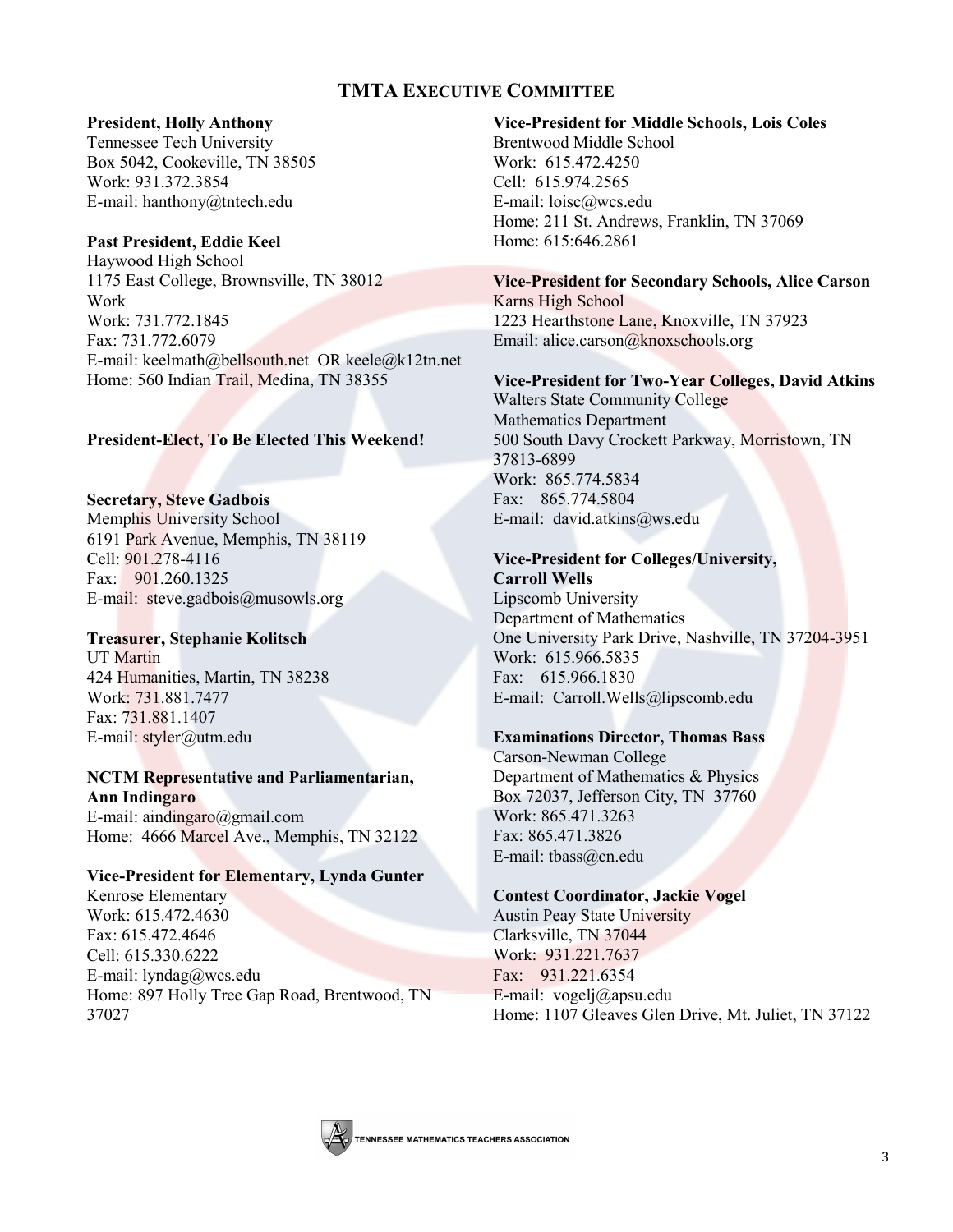# **Contest Awards Chair, Desireé McCullough**

University of Tennessee at Martin 327 Administration Building, Martin TN 38238 Work: 731.881.7014 Fax: 731.881.7503 Email: dmccull1@utm.edu

# **TMTA Bulletin Editor, Kathy Eskew**

University of Tennessee at Martin Cell: 731.514.0496 E-mail: eskewks@gmail.com

## **Membership Coordinator, Pat Tyree**

Brentwood Academy E-mail: pat tyree@brentwoodacademy.com Home: 6329 Mapledale Lane, Brentwood, TN 37027

# **Statistician, Barbara Ward**

Belmont University 1900 Belmont Blvd., Nashville, TN 37212 Work: 615.460.6200 Fax: 615.460.5458 E-mail: barbara.ward@belmont.edu Home: 5884 Fredericksburg Drive, Nashville, TN 37215

# **TMTA AFFILIATES**

# **SM<sup>2</sup>EA**

**CAMTA** Chattanooga Area Mathematics Teachers' Association Deborah McAllister University of Tennessee – Chattanooga [Deborah-McAllister@utc.edu](mailto:Deborah-McAllister@utc.edu)

# **MAC-O-TOM**

Memphis Area Council of Teachers of Mathematics Phillip Stalls Memphis University School [phillip.stalls@musowls.org](mailto:plillip.stalls@musowls.org)

# **MT<sup>2</sup> -NW**

Mathematics Teacher of Tennessee – Northwest George Moss Union University [gmoss@uu.edu](mailto:gmoss@uu.edu)

# $(MT)^2$ Middle Tennessee Mathematics Teachers Cyndy Howes Ravenwood High School [cyndyh@wcs.edu](mailto:cyndyh@wcs.edu)

# **TMATYC**

Connie Boyd

[connie.boyd@knoxschools.org](mailto:connie.boyd@knoxschools.org)

Tennessee Mathematics Association for Two Year Colleges Maggie Flint Northeast State Technical Community College [mrflint@NortheastState.edu](mailto:mrflint@NortheastState.edu)

Smoky Mountain Mathematics Educators' Association

# **UETCTM**

Upper East Tennessee Council of Teachers of **Mathematics** Tara Harrell Hawkins County Schools [tara.harrell@hck12.net](mailto:tara.harrell@hck12.net)

# **TAMTE**

Tennessee Association of Mathematics Teacher Educators Mary Lou Witherspoon Austin Peay State University [witherspoonm@apsu.edu](mailto:witherspoonm@apsu.edu)

For more information, please visit: <http://www.tmta.info/>

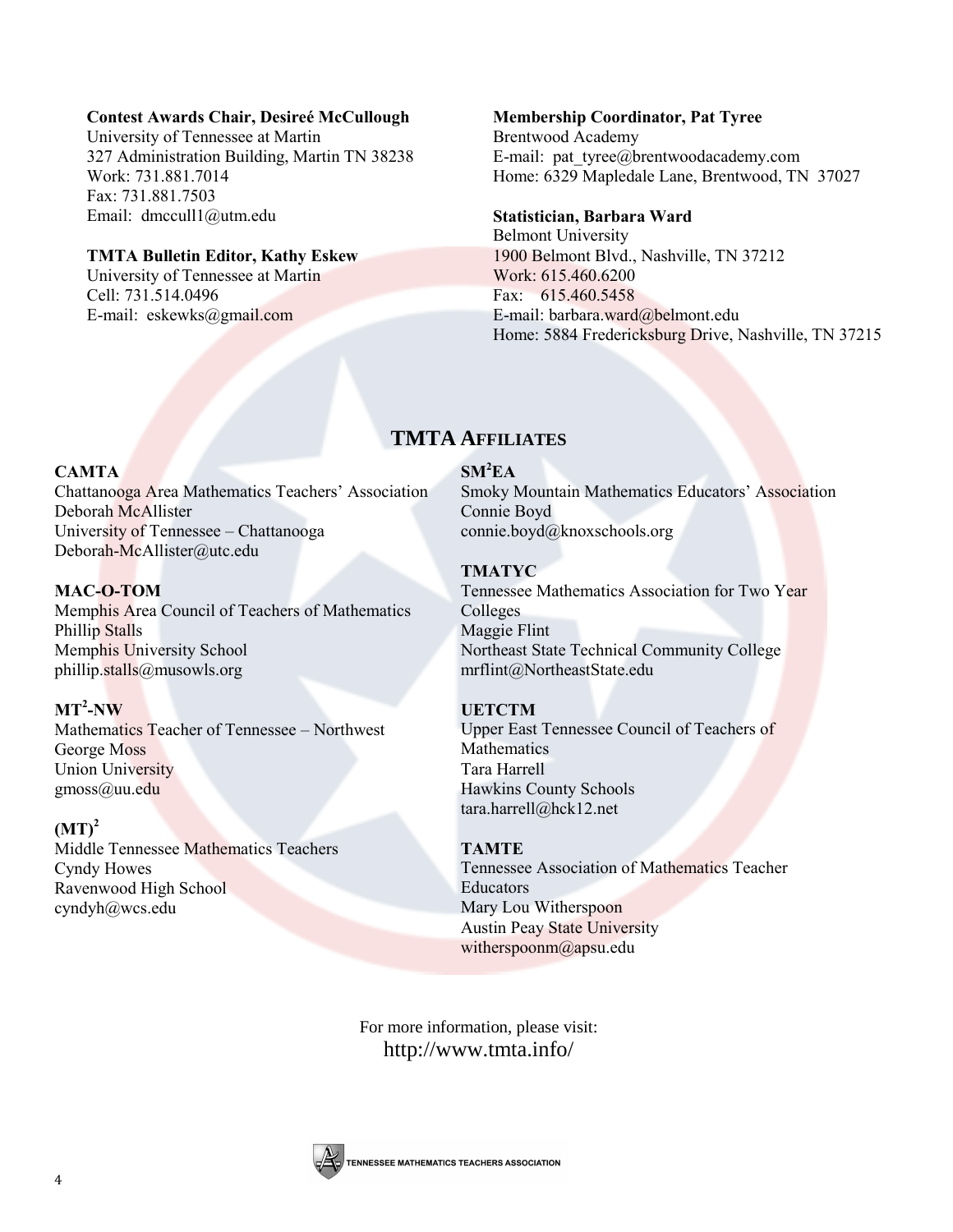# TMTA Math Contest 2012 Top 10 Mathletes

| <b>State Top Ten - Algebra I</b> |  |  |  |  |  |  |  |
|----------------------------------|--|--|--|--|--|--|--|
|----------------------------------|--|--|--|--|--|--|--|

| Rank | <b>Name</b>    | <b>School</b>                  | <b>City</b>      | <b>Teacher</b>        |
|------|----------------|--------------------------------|------------------|-----------------------|
|      | Ni, Brendan    | Woodland Middle School         | <b>Brentwood</b> | Kate Hauck            |
|      | Yen, Alec      | East Middle School             | Tullahoma        | <b>Trent Stout</b>    |
|      | Yoshida, Kaito | Oakland Middle School          | Murfreesboro     | Giny Hamby            |
|      | Zhao, Xueqing  | Houston Middle School          | Germantown       | Pamela Tate           |
|      | Enyenihi, Liz  | Farragut Middle School         | Knoxville        | <b>Scott Frieling</b> |
|      | Huang, Tony    | Montgomery Bell Academy        | Nashville        | Maggie Qian           |
|      | Hwang, Sun-Bin | Ezell-Harding Christian School | Antioch          | Joy Webb              |
|      | Liu, Allen     | The McCallie School            | Chattanooga      | Cary Hubbard          |
|      | Petty, Rick    | Pope John Paul II High School  | Hendersonville   | <b>Brian Sneed</b>    |
|      | Rosenthal, Ben | Montgomery Bell Academy        | Nashville        | Maggie Qian           |
|      | Su, Lisha      | Houston Middle School          | Germantown       | Reginald Gibson       |

# **State Top Ten - Geometry**

| Rank          | <b>Name</b>      | <b>School</b>                             | <b>City</b> | <b>Teacher</b>        |
|---------------|------------------|-------------------------------------------|-------------|-----------------------|
|               | Ding, Tony       | Montgomery Bell Academy                   | Nashville   | Maggie Qian           |
| $\mathcal{L}$ | Yan, Daniel      | Farragut Middle School                    | Knoxville   | Angela Buckman        |
|               | Zhang, Alvin     | Montgomery Bell Academy                   | Nashville   | Maggie Qian           |
|               | Zhang, David     | Kenwood High School                       | Clarksville | <b>Warren Everett</b> |
|               | Ye, Xiaokai      | Hardin Valley Academy                     | Knoxville   | Gerri Parker          |
| 6             | Hiester, Luke    | Sullivan South High School                | Kingsport   | Sharon Browder        |
|               | Kim, Michael     | The McCallie School                       | Chattanooga | Tom Makepeace         |
| 8             | Kim, Soojin      | Farragut High School                      | Knoxville   | Angela Buckman        |
| 8             | Subraveti, Vamsi | MLK Academic Magnet High School Nashville |             | Deede Melder          |
| 10            | Tancredi, Daniel | Memphis University School                 | Memphis     | Leigh Packard         |

# **State Top Ten - Algebra II**

| Rank | <b>Name</b>           | <b>School</b>                             | <b>City</b>      | <b>Teacher</b>   |
|------|-----------------------|-------------------------------------------|------------------|------------------|
|      | Copeland, Jacob       | <b>York Institute</b>                     | Jamestown        | Angel Beaty      |
|      | Daniel, Adam          | Tullahoma High School                     | Tullahoma        | Amber Charboneau |
|      | Dean, Christopher     | Cookeville High School                    | Cookeville       | Linda Carlen     |
|      | Edwards, Daniel       | Pope John Paul II High School             | Hendersonville   | Amanda Youell    |
|      | Ellingham, Sophia     | MLK Academic Magnet High School Nashville |                  | James Campbell   |
|      | Erwin, Austin         | Collierville High School                  | Collierville     | Pam Kendall      |
|      | Espeland, Bennett     | Dobyns-Bennett High School                | Kingsport        | Earletta Stamper |
|      | Henry, Jake           | Brentwood High School                     | Brentwood        | Vivia Smith      |
|      | Hu, Liana             | Farragut Middle School                    | Knoxville        | Angela Buckman   |
|      | Kim, Young-Hun        | Hume-Fogg Academic High School            | Nashville        | Paula Burgess    |
|      | Li, Gene              | Ravenwood High School                     | <b>Brentwood</b> | Brian Weaver     |
|      | Liu, Cindy            | Dobyns-Bennett High School                | Kingsport        | Earletta Stamper |
|      | Lounsbury, Joshua     | Farragut High School                      | Knoxville        | Margaret Santich |
|      | Muralidharan, Shreyas | Farragut High School                      | Knoxville        | Margaret Santich |

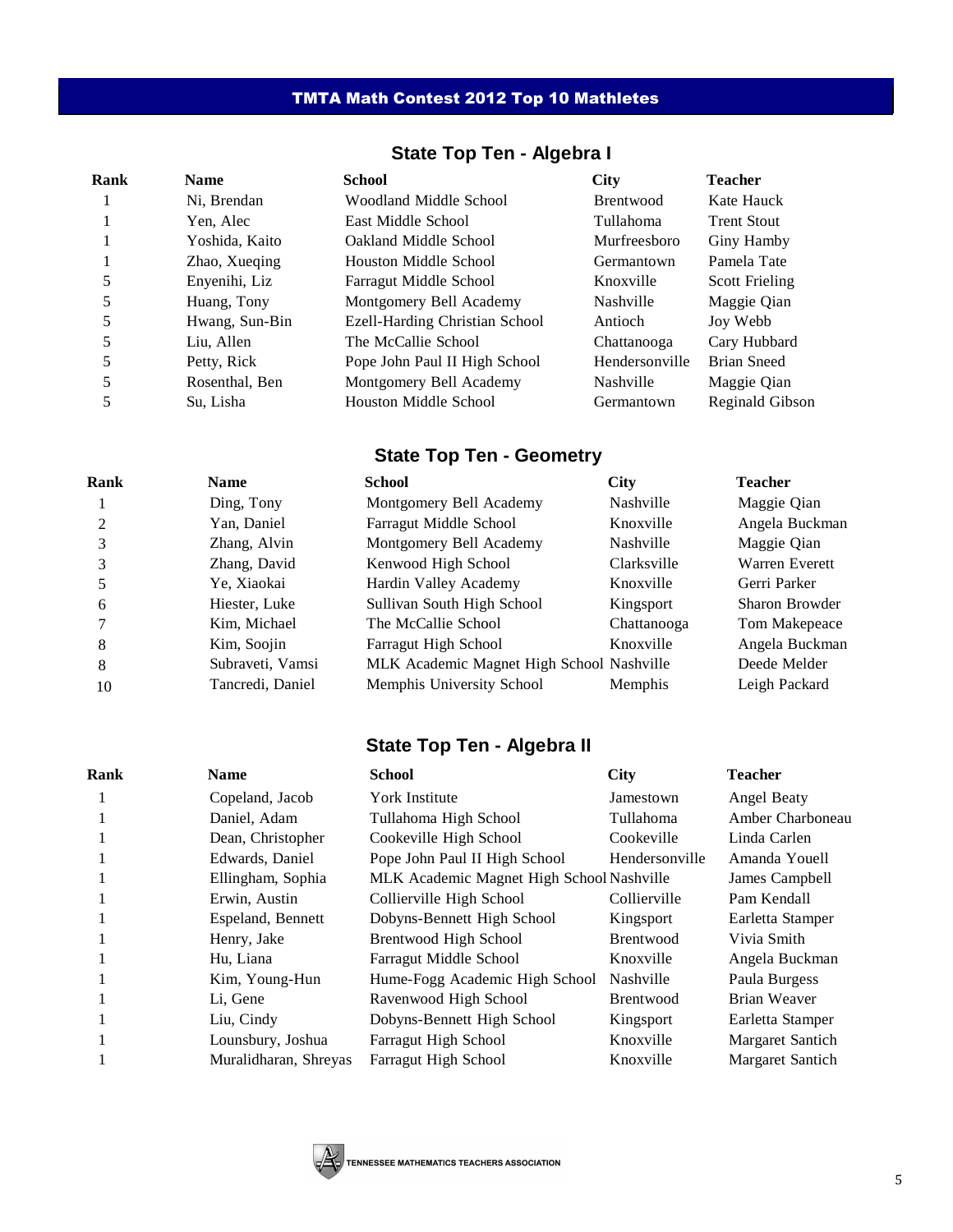# TMTA Math Contest 2012 Top 10 Mathletes

# **State Top Ten - Algebra II - continued**

| Rank | <b>Name</b>          | <b>School</b>                  | <b>City</b>      | <b>Teacher</b>     |
|------|----------------------|--------------------------------|------------------|--------------------|
|      | Nuako, Akua          | University School Of Jackson   | Jackson          | Donald Newman      |
|      | Perumalla, Aniruddha | Farragut High School           | Knoxville        | Elaine Wolfe       |
|      | Pugh, Jordan         | Montgomery Bell Academy        | Nashville        | Maggie Qian        |
|      | Singh, Arunabh       | Houston High School            | Germantown       | Sandra Davis       |
|      | Taylor, Zachary      | Riverdale High School          | Murfreesboro     | Gail Lewis         |
|      | Throckmorton, Cal    | Christian Brothers High School | <b>Memphis</b>   | Shawn Morgan       |
|      | Vacaliuc. Gabe       | Jefferson Middle School        | Oak Ridge        | Elaine Vaughn      |
|      | Villarreal. John     | University School Of Jackson   | Jackson          | Donald Newman      |
|      | Wang, Lin-Fei        | Hendersonville High School     | Hendersonville   | Elizabeth Anderson |
|      | Xiang, Stanley       | Ravenwood High School          | <b>Brentwood</b> | Brian Weaver       |
|      | Zheng, Jeffrey       | Memphis University School      | Memphis          | Steve Gadbois      |

# **State Top Ten - Statistics**

| Rank | <b>Name</b>        | <b>School</b>           | <u>City</u>      | <u>Teacher</u>     |
|------|--------------------|-------------------------|------------------|--------------------|
|      | Chen, Beck         | <b>Baylor School</b>    | Chattanooga      | Marti Wayland      |
|      | Eddleman, Kimberly | Brentwood High School   | <b>Brentwood</b> | Jerry Stelmaszak   |
|      | Habermann, Arun    | Montgomery Bell Academy | Nashville        | Jim Shackleford    |
|      | Lee, Fizay         | <b>Baylor School</b>    | Chattanooga      | Marti Wayland      |
|      | Perlin, Ben        | Ensworth High School    | Nashville        | Sharon Glenn       |
|      | Scherrer, Joe      | Montgomery Bell Academy | Nashville        | Jim Shackleford    |
|      | Cui. Kiara         | Cookeville High School  | Cookeville       | Donna Johnson      |
|      | Subramani, Nishant | Ravenwood High School   | <b>Brentwood</b> | Suzanne Nuccio     |
| 9    | Condrone, Chase    | Maryville High School   | Maryville        | Nate Lee           |
| 10   | Jaques, Skyler     | Central Magnet School   | Murfreesboro     | <b>Emily Hines</b> |

# **State Top Ten – Pre-Calculus**

| Rank | <u>Name</u>      | <b>School</b>             | <u>City</u>      | <b>Teacher</b>     |
|------|------------------|---------------------------|------------------|--------------------|
|      | Fu, Jason        | Farragut High School      | Knoxville        | Angela Buckman     |
|      | Sullivan, Garret | Memphis University School | Memphis          | Nancy Gates        |
|      | Bao, Sharon      | Farragut High School      | Knoxville        | Angela Buckman     |
|      | Kang, Joyce      | Brentwood High School     | <b>Brentwood</b> | Betty Hood         |
|      | Ouyang, Richard  | Memphis University School | Memphis          | <b>Nancy Gates</b> |
| 6    | Tidwell, William | Montgomery Bell Academy   | Nashville        | John Lanier        |
|      | Sun, Kevin       | Collierville High School  | Collierville     | Shawn Abel         |
|      | Yu. Melissa      | Farragut High School      | Knoxville        | Angela Buckman     |
| 9    | Widjaja, Jordan  | Ravenwood High School     | <b>Brentwood</b> | Mary Hawken        |
| 10   | Zhao, Yunhua     | Memphis University School | Memphis          | Mike Gunn          |

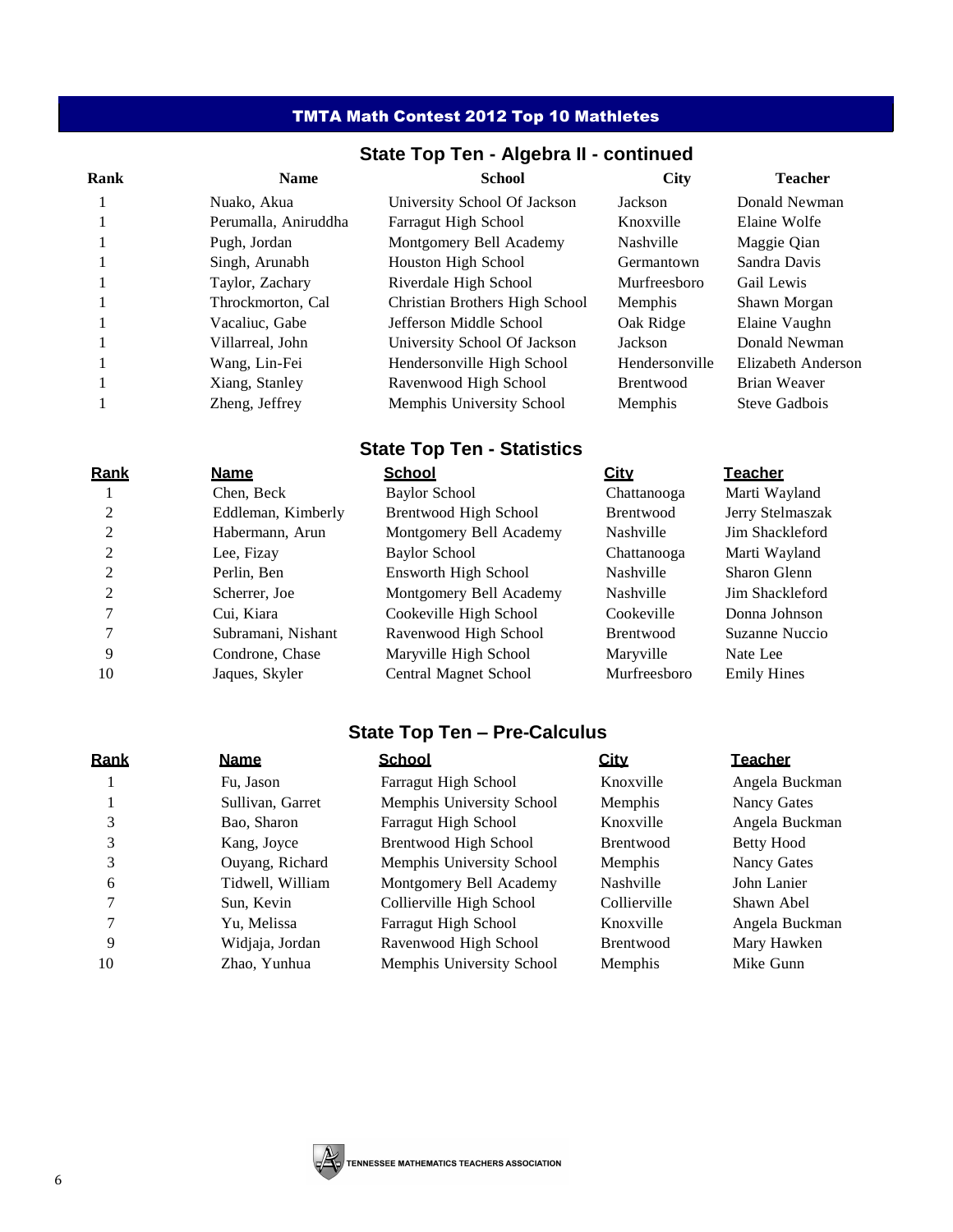# TMTA Math Contest 2012 Top 10 Mathletes

# **State Top Ten – Calculus and Advanced Topics**

| Rank | <b>Name</b>          | <b>School</b>            | <b>City</b>      | <b>Teacher</b>       |
|------|----------------------|--------------------------|------------------|----------------------|
|      | Gudibanda, Aditya    | Hume-Fogg Academic High  | Nashville        | Karen Boles          |
| 2    | Ding, Frances        | Ravenwood High School    | <b>Brentwood</b> | Cindy Howes          |
| 3    | Davis, Jared         | Tullahoma High School    | Tullahoma        | <b>Frank Vanzant</b> |
| 4    | Arildsen, Mark       | University School of     | Nashville        | <b>Bruce Hughes</b>  |
| 4    | Sastry, Karthik      | Montgomery Bell Academy  | <b>Nashville</b> | <b>Bill Compton</b>  |
| 4    | Schaumann, Jared     | Fred J. Page High School | Franklin         | Peter Wade           |
| 4    | Skelton, Heath       | Tullahoma High School    | Tullahoma        | <b>Frank Vanzant</b> |
| 8    | Graves, Daniel       | Tullahoma High School    | Tullahoma        | <b>Frank Vanzant</b> |
| 9    | Wang-Pavao, Lawrence | Farragut High School     | Knoxville        | Wanda Lacy           |
| 10   | Andress, James       | Oak Ridge High School    | Oak Ridge        | Benita Albert        |

# East Tennessee Regional Results

#### **ALGEBRA 1**

| Rank | <b>Last Name, First Name</b> | <b>School</b>                       | <b>City</b>    | <b>Teacher</b>        |
|------|------------------------------|-------------------------------------|----------------|-----------------------|
|      | Enyenihi, Liz                | <b>Farragut Middle</b>              | Knoxville      | <b>Scott Frieling</b> |
|      | Liu, Allen                   | The McCallie School                 | Chattanooga    | Cary Hubbard          |
| 3    | Sukitjavanich, Chachthida    | Gatlinburg Pittman High             | Gatlinburg     | Carol Pullium         |
| 4    | Harner, Nathan               | Seymour High                        | Seymour        | Katie McCrackey       |
|      | Wingard, Patrick             | <b>Farragut Middle</b>              | Knoxville      | Randy Swartzentruber  |
| 5.   | Garber, John                 | Jefferson Co. High                  | Jefferson City | <b>Mary Nester</b>    |
|      | Aslinger, Maclain            | The McCallie School                 | Chattanooga    | Cary Hubbard          |
| 8    | Bass, Joseph                 | Morristown-Hamblen High School West | Morristown     | Linda Sedlack         |
| 9    | Ghatak, Maitraya             | Bearden High                        | Knoxville      | <b>Jill McElroy</b>   |
| 10   | Porter, Kerri                | West View Middle                    | Morristown     | Chris Greene          |

#### **GEOMETRY**

| Rank | <b>Last Name, First Name</b> | <b>School</b>                 | <b>City</b>  | <b>Teacher</b>        |
|------|------------------------------|-------------------------------|--------------|-----------------------|
|      | Yan, Daniel                  | Farragut Middle School        | Knoxville    | Angela Buckman        |
| 2    | Ye, Xiaokai                  | Hardin Valley Academy         | Knoxville    | Gerri Parker          |
| 3    | Hiester, Luke                | Sullivan South High           | Kingsport    | <b>Sharon Browder</b> |
| 4    | Kim, Michael                 | The McCallie School           | Chattanooga  | Tom Makepeace         |
| 5    | Kim, Soojin                  | Farragut High School          | Knoxville    | Angela Buckman        |
| 6    | Hines, Samuel                | Greeneville High              | Greeneville  | Barbra Clanton        |
|      | Kyuragi, Yuta                | Maryville High School         | Maryville    | <b>Stacey Travis</b>  |
| 8    | Michieka, Eunice             | Science Hill High School      | Johnson City | Glenda Connor         |
| 9    | Gao, Lily                    | <b>Farragut Middle School</b> | Knoxville    | Angela Buckman        |
| 10   | Bohling, David               | William Blount High School    | Maryville    | Lisa Heath            |
|      |                              |                               |              |                       |

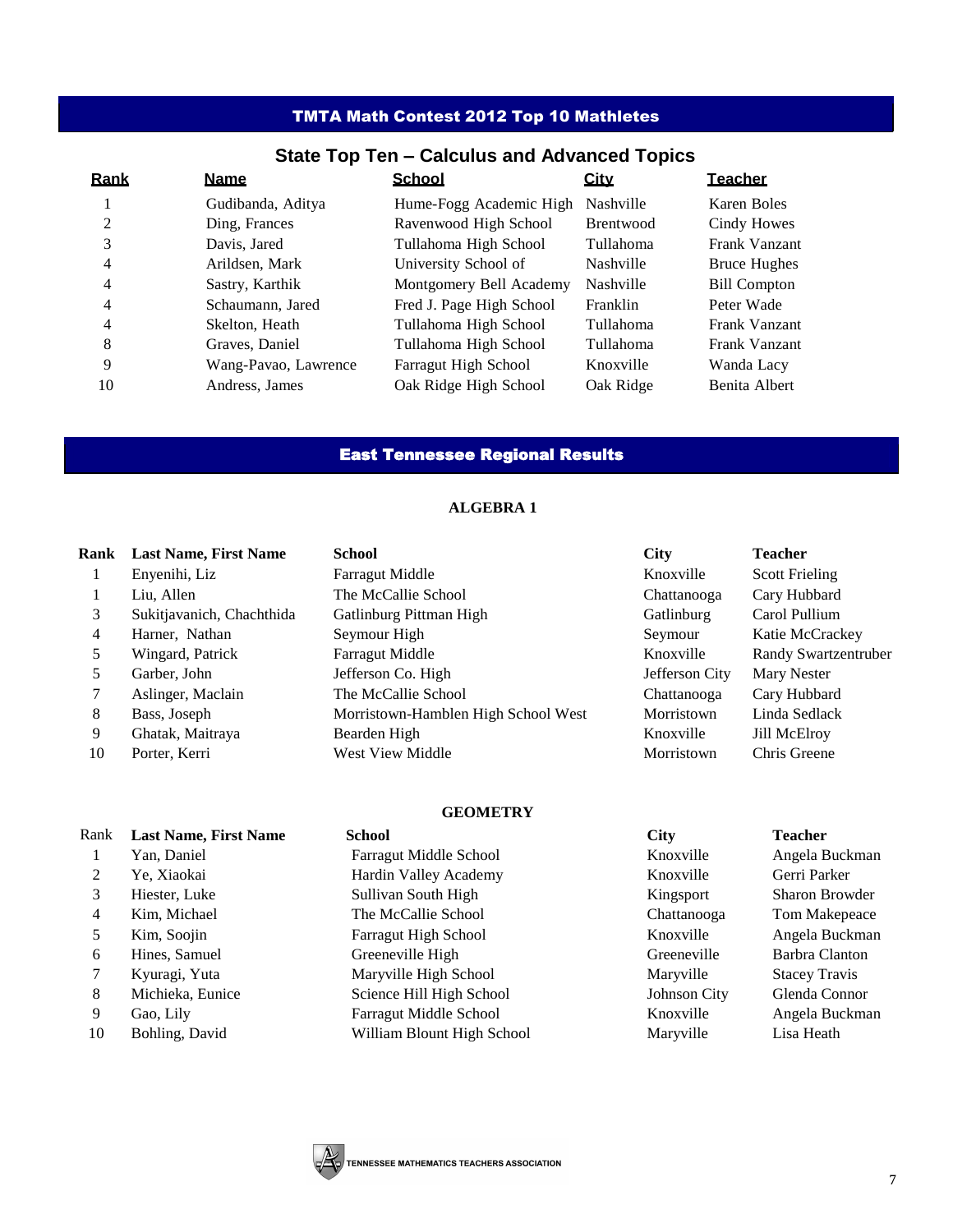# East Tennessee Regional Results - continued

# **ALGEBRA II**

| Rank | Last Name, First Name | School                          | City         | Teacher                 |
|------|-----------------------|---------------------------------|--------------|-------------------------|
|      | Espeland, Bennett     | Dobyns-Bennett High School      | Kingsport    | Earletta Stamper        |
|      | Hu, Liana             | Farragut Middle School          | Knoxville    | Angela Buckman          |
| 1    | Liu, Cindy            | Dobyns-Bennett High School      | Kingsport    | Earletta Stamper        |
|      | Lounsbury, Joshua     | <b>Farragut High School</b>     | Knoxville    | <b>Margaret Santich</b> |
| 1    | Muralidharan, Shreyas | Farragut High School            | Knoxville    | <b>Margaret Santich</b> |
| 1    | Perumalla, Aniruddha  | Farragut High School            | Knoxville    | Elaine Wolfe            |
| 1    | Vacaliuc, Gabe        | Jefferson Middle School         | Oak Ridge    | Elaine Vaughn           |
| 8    | Butler, Preston       | Maryville High School           | Maryville    | <b>Ashly Porter</b>     |
| 9    | Burgess, Emily        | Dobyns-Bennett High School      | Kingsport    | Earletta Stamper        |
| 9    | Chenot, Haley         | Farragut High School            | Knoxville    | <b>Margaret Santich</b> |
| 9    | Choi, Yoonsun         | <b>Baylor School</b>            | Chattanooga  | Adam Weaver             |
| 9    | Gilbert, Luke         | William Blount High School      | Maryville    | Carolyn Grider          |
| 9    | Gwin, Mary            | <b>Girls Preparatory School</b> | Chattanooga  | Robin Priest            |
| 9    | Haselwander, Austin   | The McCallie School             | Chattanooga  | <b>Ross Shumate</b>     |
| 9    | Holt, Joshua          | Dobyns-Bennett High School      | Kingsport    | Earletta Stamper        |
| 9    | Hong, Kevin           | Farragut Middle School          | Knoxville    | <b>Margaret Santich</b> |
| 9    | Spady, Rachel         | Science Hill High School        | Johnson City | Jennifer Penley         |
| 9    | Strasser, Alex        | Dobyns-Bennett High School      | Kingsport    | Earletta Stamper        |
| 9    | Thompson, Jacob       | Sullivan South High School      | Kingsport    | Sharon Browder          |
| 9    | Xue, Albert           | West Valley Middle School       | Knoxville    | Carole Packett          |
| 9    | Zhang, Katherine      | Oak Ridge High School           | Oak Ridge    | Karla Mullins           |
|      |                       |                                 |              |                         |

# **STATISTICS**

| Rank | Last Name, First Name | School                | City        | Teacher             |
|------|-----------------------|-----------------------|-------------|---------------------|
|      | Chen, Beck            | <b>Baylor School</b>  | Chattanooga | Marti Wayland       |
| 2    | Lee, Fizay            | <b>Baylor School</b>  | Chattanooga | Marti Wayland       |
| 3    | Condrone, Chase       | Maryville High School | Maryville   | Nate Lee            |
| 4    | Jack, Benjamin        | Dobyns-Bennett High   | Kingsport   | <b>Bethany Tate</b> |
| 5    | Chen, Matthew         | <b>Baylor School</b>  | Chattanooga | Adam Weaver         |
| 5    | Won, Jon              | <b>Baylor School</b>  | Chattanooga | Marti Wayland       |
| 7    | Park, Jaesuk          | <b>Baylor School</b>  | Chattanooga | Marti Wayland       |
| 8    | Haque, Saajid         | Oak Ridge High School | Oak Ridge   | Thomas Gilliam      |
| 8    | Lau, Christie         | Dobyns-Bennett High   | Kingsport   | <b>Bethany Tate</b> |
| 10   | Garza, Daniel         | Maryville High School | Maryville   | Nate Lee            |

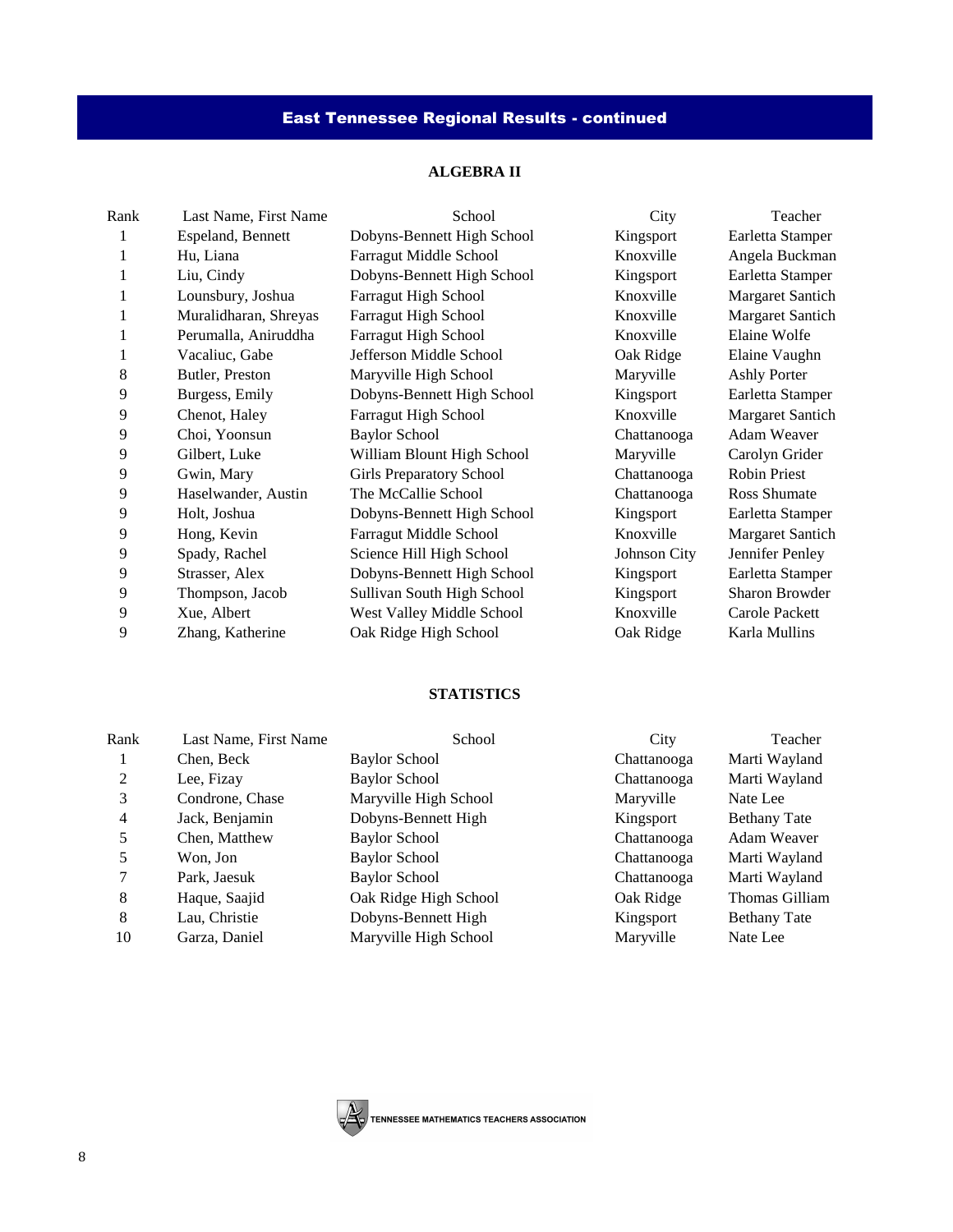# East Tennessee Regional Results - continued

### **PRE-CALCULUS**

| Rank | <b>Last Name, First Name</b> | <b>School</b>                      | <b>City</b>     | <b>Teacher</b>       |
|------|------------------------------|------------------------------------|-----------------|----------------------|
|      | Fu, Jason                    | <b>Farragut High School</b>        | Knoxville       | Angela Buckman       |
| 2    | Bao, Sharon                  | <b>Farragut High School</b>        | Knoxville       | Angela Buckman       |
| 3    | Yu, Melissa                  | <b>Farragut High School</b>        | Knoxville       | Angela Buckman       |
| 4    | Wang, Stephen                | Science Hill High School           | Johnson City    | Guy Mauldin          |
| 5    | Simonsen, Andrew             | Science Hill High School           | Johnson City    | Guy Mauldin          |
| 6    | Mulay, Sanat                 | Hardin Valley Academy              | Knoxville       | <b>Teresa Sexton</b> |
|      | Joo, Hyungdon                | <b>Farragut High School</b>        | Knoxville       | Angela Buckman       |
| 8    | Wintenberg, Andrew           | <b>Farragut High School</b>        | Knoxville       | Angela Buckman       |
| 9    | Ray, Michael                 | The McCallie School                | Chattanooga     | Rob Lyons            |
| 10   | Thelen, Michael              | Signal Mountain Middle High School | Signal Mountain | Kathy McCormack      |

### **CALCULUS AND ADVANCED TOPICS**

| Rank | <b>Last Name, First Name</b> | <b>School</b>               | <b>City</b>  | <b>Teacher</b>   |
|------|------------------------------|-----------------------------|--------------|------------------|
|      | Wang-Pavao, Lawrence         | <b>Farragut High School</b> | Knoxville    | Wanda Lacy       |
| 2    | Andress, James               | Oak Ridge High School       | Oak Ridge    | Benita Albert    |
| 3    | Foust, Benjamin              | Oak Ridge High School       | Oak Ridge    | Benita Albert    |
| 4    | Vorjohan, Bradley            | Maryville High School       | Maryville    | John Roop        |
| 5.   | Caughman, John               | Oak Ridge High School       | Oak Ridge    | Benita Albert    |
| 6    | Tran, Lam                    | <b>Farragut High School</b> | Knoxville    | Wanda Lacy       |
|      | Chu, Eric                    | Science Hill High School    | Johnson City | Guy Mauldin      |
| 8    | Pawel, Gregory               | Oak Ridge High School       | Oak Ridge    | Benita Albert    |
| 9    | Senter, James                | Oak Ridge High School       | Oak Ridge    | Benita Albert    |
| 10   | Holt, Hunter                 | Dobyns Bennett High School  | Kingsport    | <b>Beth Tate</b> |

# Middle Tennessee Regional Results

# **ALGEBRA I**

| Rank           | <b>Last Name, First Name</b> | <b>School</b>                      | <b>City</b>      | <b>Teacher</b>       |
|----------------|------------------------------|------------------------------------|------------------|----------------------|
|                | Ni, Brendan                  | Woodland Middle School             | <b>Brentwood</b> | Kate Hauck           |
| 1              | Yen, Alec                    | East Middle School                 | Tullahoma        | <b>Trent Stout</b>   |
|                | Yoshida, Kaito               | Oakland Middle School              | Murfreesboro     | Giny Hamby           |
| $\overline{4}$ | Hwang, Sun-Bin               | Ezell-Harding                      | Antioch          | Joy Webb             |
| 4              | Huang, Tony                  | Montgomery Bell Academy            | Nashville        | Maggie Qian          |
| $\overline{4}$ | Petty, Rick                  | Pope John Paul II                  | Hendersonville   | <b>Brian Sneed</b>   |
| $\overline{4}$ | Rosenthal, Ben               | Montgomery Bell Academy            | Nashville        | Maggie Qian          |
| 8              | Choi, Molly                  | Woodland Middle School             | <b>Brentwood</b> | Debra Bade           |
| 9              | Young, Dryden                | West Middle School                 | Tullahoma        | Fay Neel             |
| 10             | Dean, Johnathan              | Avery Trace Middle School          | Cookeville       | <b>Jason Summers</b> |
| 10             | Pao, Lucas                   | University School of Nashville     | Nashville        | Sarah Ice            |
| 10             | Reside, Anna                 | Martin Luther King Jr. High School | Nashville        | Debra Smotherman     |
|                |                              |                                    |                  |                      |

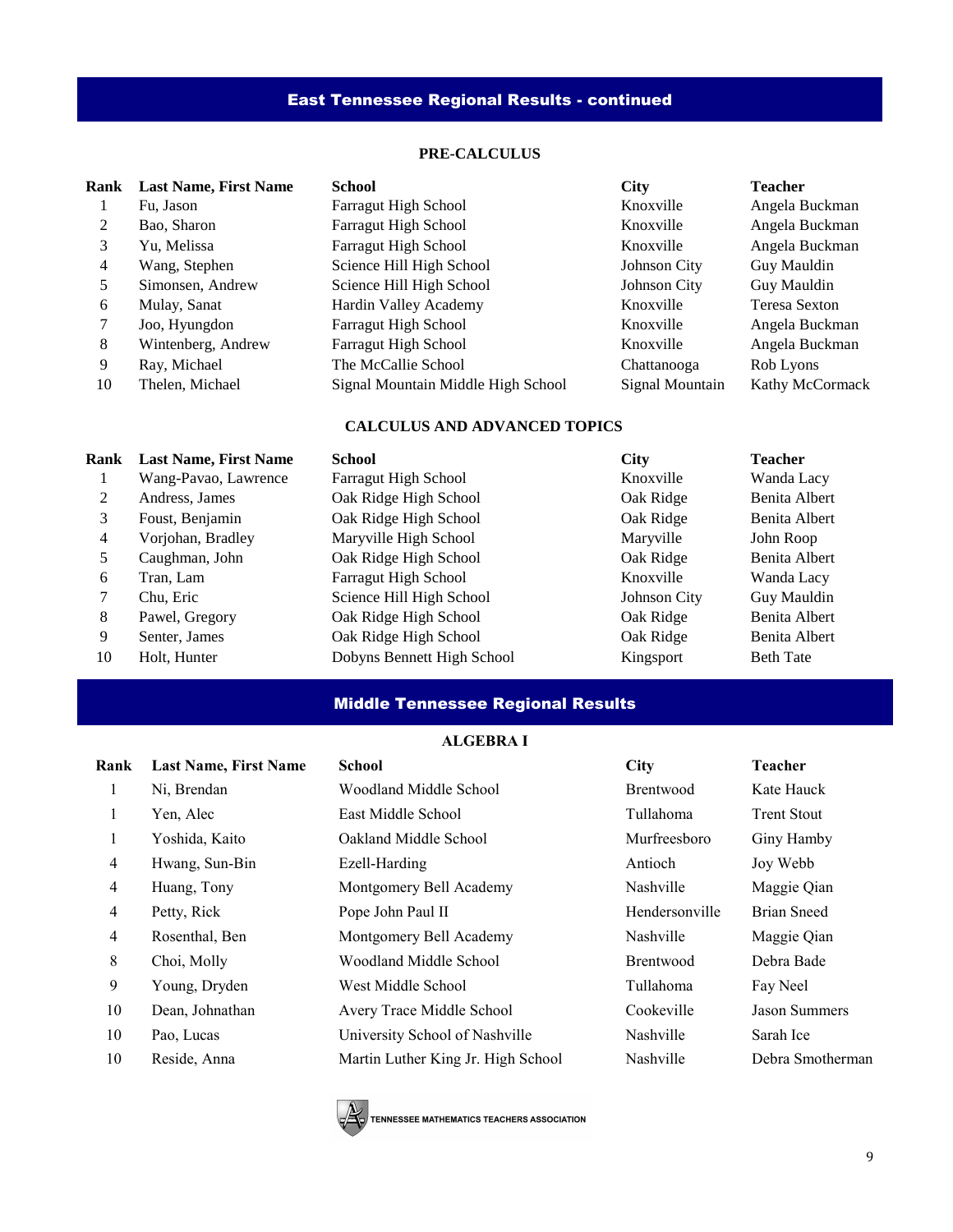# Middle Tennessee Regional Results - continued

# **GEOMETRY**

| Rank | <b>Last Name, First Name</b> | <b>School</b>                                    | <b>City</b>        | <b>Teacher</b>        |
|------|------------------------------|--------------------------------------------------|--------------------|-----------------------|
|      | Ding, Tony                   | Montgomery Bell Academy                          | Nashville          | Maggie Qian           |
| 2    | Zhang, Alvin                 | Montgomery Bell Academy                          | Nashville          | Maggie Qian           |
| 2    | Zhang, David                 | Kenwood High School                              | Clarksville        | <b>Warren Everett</b> |
| 4    | Subraveti, Vamsi             | MLK School for the Health Sciences & Engineering | <b>Nashville</b>   | Deede Melder          |
| 5    | Ahmed. Zheer                 | Martin Luther King Magnet School                 | Nashville          | <b>Sharon Smith</b>   |
| 6    | Zhang, Siqi                  | Lipscomb Academy                                 | <b>Nashville</b>   | Lenn Prady            |
|      | Son, Eejung                  | The Webb School                                  | <b>Bell Buckle</b> | Sandra Truitt         |
| 8    | Luna, Benjamin               | Avery Trace Middle School                        | Cookeville         | <b>Jason Summers</b>  |
| 9    | Yao, Xiuya                   | Martin Luther King Jr. Magnet High School        | Nashville          | Deede Melder          |
| 10   | Ward, Alexandria             | Hendersonville High School                       | Hendersonville     | Beasley               |
|      |                              |                                                  |                    |                       |

# **ALGEBRA II**

| Rank | <b>Last Name, First Name</b> | <b>School</b>                             | <b>City</b>      | <b>Teacher</b>      |
|------|------------------------------|-------------------------------------------|------------------|---------------------|
|      | Copeland, Jacob              | <b>York Institute</b>                     | Jamestown        | <b>Angel Beaty</b>  |
|      | Daniel, Adam                 | Tullahome High School                     | Tullahoma        | Amber Charboneau    |
|      | Dean, Christopher            | Cookeville High School                    | Cookeville       | Linda Carlen        |
|      | Edwards, Daniel              | Pope John Paul II                         | Hendersonville   | Amanda Youell       |
|      | Ellingham, Sophia            | Martin Luther King Jr. Magnet High School | Nashville        | James Campbell      |
| 1    | Henry, Jake                  | <b>Brentwood High School</b>              | Brentwood        | Vivia Smith         |
|      | Kim, Young-Hun               | Hume-Fogg Academic High School            | Nashville        | Paula Burgess       |
|      | Li, Gene                     | Ravenwood High School                     | Brentwood        | <b>Brian Weaver</b> |
|      | Pugh, Jordan                 | Montgomery Bell Academy                   | Nashville        | Maggie Qian         |
|      | Taylor, Zachary              | Riverdale High School                     | Murfreesboro     | Gail Lewis          |
|      | Wang, Lin-Fei                | Hendersonville High School                | Hendersonville   | Anderson            |
|      | Xiang, Stanley               | Ravenwood High School                     | <b>Brentwood</b> | <b>Brian Weaver</b> |
|      |                              |                                           |                  |                     |

### **STATISTICS**

| Rank | <b>Last Name, First Name</b> | <b>School</b>                | <b>City</b>      | <b>Teacher</b>        |
|------|------------------------------|------------------------------|------------------|-----------------------|
| 1    | Eddleman, Kimberly           | Brentwood High School        | <b>Brentwood</b> | Jerry Stelmaszak      |
|      | Habermann, Arun              | Montgomery Bell Academy      | Nashville        | Jim Shackleford       |
|      | Perlin, Ben                  | Ensworth High School         | Nashville        | Sharon Glenn          |
|      | Scherrer, Joe                | Montgomery Bell Academy      | Nashville        | Jim Shackleford       |
| 5    | Cui. Kiara                   | Cookeville High School       | Cookeville       | Donna Johnson         |
| 5    | Subramani, Nishant           | Ravenwood High School        | Brentwood        | Suzanne Nuccio        |
|      | Jaques, Skyler               | <b>Central Magnet School</b> | Murfreesboro     | <b>Emily Hines</b>    |
| 8    | Ownby, Miles                 | Siegel High School           | Murfreesboro     | <b>Amber Matuszey</b> |
| 8    | Scheriger, Michael           | Pope John Paul II            | Hendersonville   | Bryan White           |
| 8    | Amarthaluru, Venkata         | Ravenwood High School        | <b>Brentwood</b> | Suzanne Nuccio        |
|      |                              |                              |                  |                       |

 $\mathbb{A}$  TENNESSEE MATHEMATICS TEACHERS ASSOCIATION

er Matuszewski

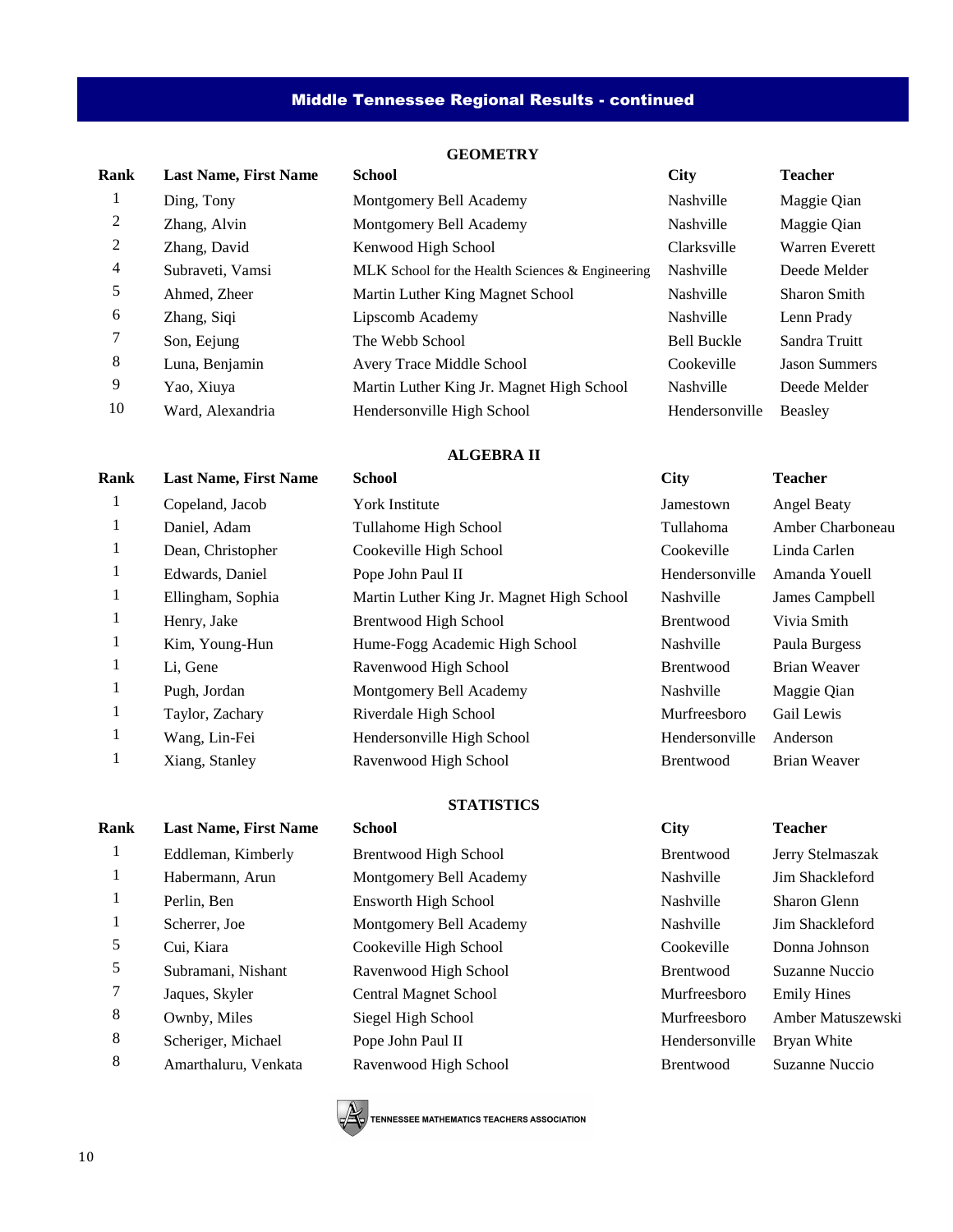# **PRECALCULUS**

| Rank | <b>Last Name, First Name</b> | <b>School</b>                  | <b>City</b>      | <b>Teacher</b>    |
|------|------------------------------|--------------------------------|------------------|-------------------|
|      | Kang, Joyce                  | Brentwood High School          | <b>Brentwood</b> | <b>Betty Hood</b> |
| 2    | Tidwell, William             | Montgomery Bell Academy        | Nashville        | John Lanier       |
| 3    | Widjaja, Jordan              | Ravenwood High School          | Brentwood        | Mary Hawken       |
| 4    | Bu, Tom                      | Montgomery Bell Academy        | Nashville        | Mike Davidson     |
| 5    | Glick, Zachary               | Ravenwood High School          | Brentwood        | Cindy Howes       |
| 6    | Velkovsky, Ivan              | Hume-Fogg Academic High School | Nashville        | Michael Caldwell  |
|      | Macey, Jake                  | Montgomery Bell Academy        | Nashville        | John Lanier       |
| 8    | Hetherington, Austin         | Ravenwood High School          | Brentwood        | Mary Hawken       |
| 9    | Sinard, Rebecca              | Brentwood High School          | <b>Brentwood</b> | Christy Feiler    |
| 10   | Chadalavada, Kalyan          | Montgomery Bell Academy        | Nashville        | Mike Davidson     |
| 10   | Feng, Bowen                  | Hume-Fogg Academic High School | Nashville        | Michael Caldwell  |
|      |                              |                                |                  |                   |

### **CALCULUS**

| Rank           | <b>Last Name, First Name</b> | <b>School</b>                  | <b>City</b> | <b>Teacher</b>      |
|----------------|------------------------------|--------------------------------|-------------|---------------------|
|                | Gudibanda, Aditya            | Hume-Fogg Academic High School | Nashville   | Karen Boles         |
| 2              | Ding, Frances                | Ravenwood High School          | Brentwood   | Cindy Howes         |
| 3              | Davis, Jared                 | Tullahoma High School          | Tullahoma   | Frank Vanzant       |
| 4              | Arildsen, Mark               | University School of Nashville | Nashville   | <b>Bruce Hughes</b> |
| 4              | Sastry, Karthik              | Montgomery Bell Academy        | Nashville   | <b>Bill Compton</b> |
| 4              | Schaumann, Jared             | Fred J. Page High School       | Franklin    | Peter Wade          |
| $\overline{4}$ | Skelton, Heath               | Tullahoma High School          | Tullahoma   | Frank Vanzant       |
| 8              | Graves, Daniel               | Tullahoma High School          | Tullahoma   | Frank Vanzant       |
| 9              | Carpenter, Jared             | Tullahoma High School          | Tullahoma   | Frank Vanzant       |
| 9              | Dorman, Travis               | Tullahoma High School          | Tullahoma   | Frank Vanzant       |
| 9              | Young, Dylan                 | University School of Nashville | Nashville   | Cynthia Crenshaw    |

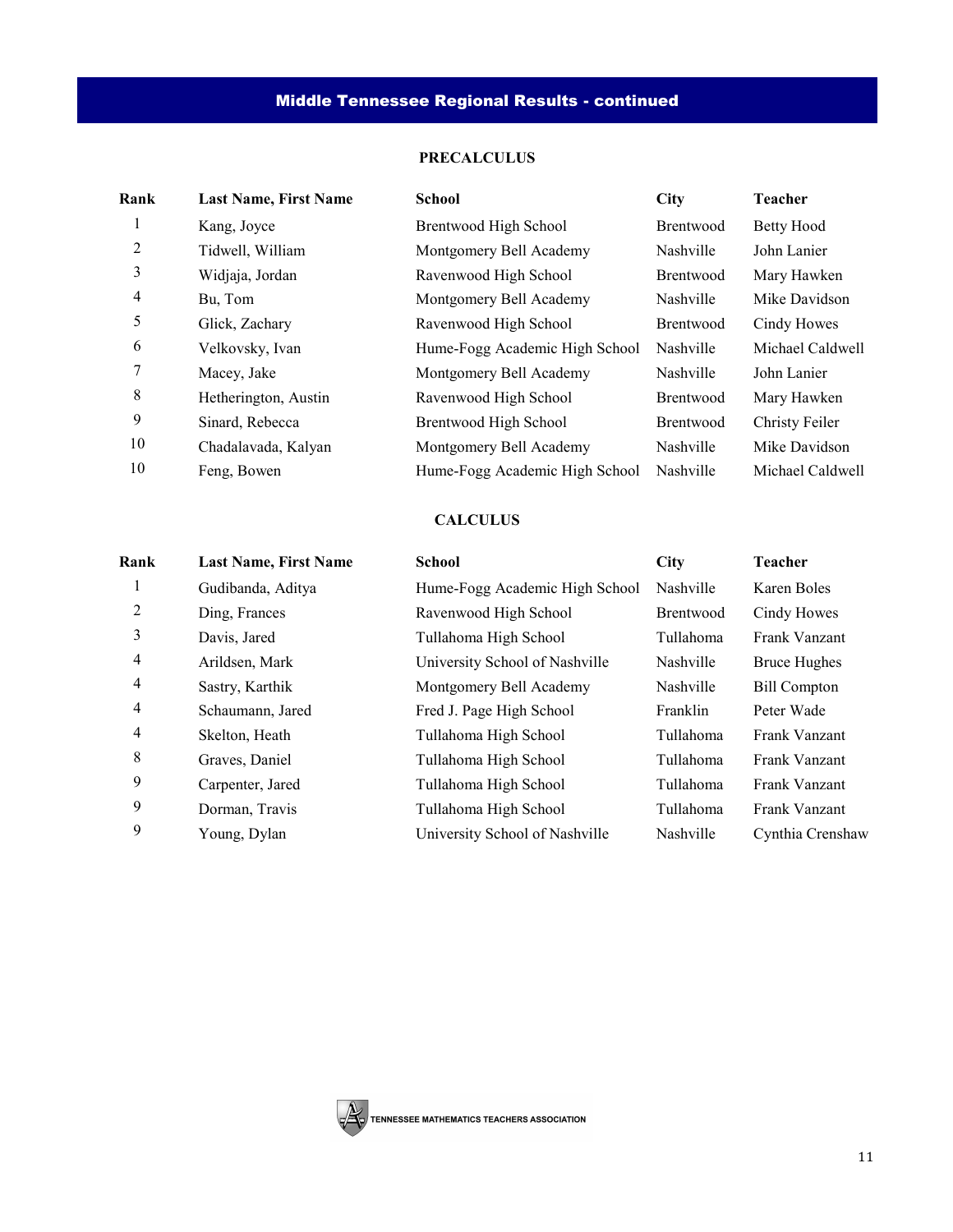### West Tennessee Regional Results

#### **ALGEBRA 1**

| Rank | <b>Last Name, First Name</b> | <b>School</b>                | <b>City</b>    | <b>Teacher</b>      |
|------|------------------------------|------------------------------|----------------|---------------------|
| 1    | Zhao, Xueging                | <b>Houston Middle School</b> | Germantown     | Pamela <sub>1</sub> |
| 2    | Su, Lisha                    | <b>Houston Middle School</b> | Germantown     | Reginald            |
| 3    | Suppiah, Jacob               | Memphis University School    | Memphis        | Loyal M             |
| 4    | Orr, Patton                  | Memphis University School    | <b>Memphis</b> | Leigh Pa            |
| 5    | Patra, Shashwat              | Appling Middle School        | Bartlett       | Sharon C            |
| 6    | Smith, Matthew               | University School of Jackson | Jackson        | Carla Ro            |
| 7    | Eikner, Brooks               | Memphis Univ. Sch.           | <b>Memphis</b> | Loyal M             |
| 8    | Ahmad, Maryam                | University School of Jackson | Jackson        | Carla Ro            |
| 8    | Jankov, Katarina             | <b>Houston Middle School</b> | Germantown     | Reginald            |
| 10   | Hickerson, Houston           | Jackson Christian School     | Jackson        | Melanie             |
|      |                              |                              |                |                     |

# **Rank Last Name, First Name School City Teacher**

# 1 Erwin, Austin Collierville High School Collierville Pam Kendall 1 Nuako, Akua University School of Jackson Jackson Donald Newman 1 Singh, Arunabh Houston High School Germantown Sandra Davis 1 Throckmorton, Cal Christian Brothers High School Memphis Shawn Morgan 1 Villarreal, John University School of Jackson Jackson Donald Newman 1 Zheng, Jeffrey Memphis University School Memphis Steve Gadbois 7 Boettner, Jessica Greenfield High School Greenfield Linda Farmer 7 Dash, Anwesh White Station High School Memphis Susan Campbell 9 Ganoo, Saie Collierville High School Collierville Pam Kendall

- 
- 

Houston Middle School Germantown Pamela Tate 2 Su, Lisha Houston Middle School Germantown Reginald Gibson Memphis University School Memphis Loyal Murphy Memphis University School Memphis Leigh Packard Appling Middle School Bartlett Sharon Clark University School of Jackson Jackson Carla Roach Memphis Univ. Sch. Memphis Loyal Murphy 8 Ahmad, Maryam University School of Jackson Jackson Carla Roach Houston Middle School Germantown Reginald Gibson 10 Hickerson, Houston Jackson Christian School Jackson Melanie Brown

#### **GEOMETRY**

1 Tancredi, Daniel Memphis University School Memphis Leigh Packard

### **ALGEBRA II**

 Lee, Matthew Christian Brothers High School Memphis Shawn Morgan Little, Colton University School of Jackson Jackson Donald Newman Stedke, Alexandra Briarcrest High School Memphis Annette Hardcastle Timmins, Sarah St. Benedict at Auburndale Cordova Annette Dabaldo

| Germantown      | Pamel        |
|-----------------|--------------|
| Germantown      | Regin        |
| Memphis         | Loyal        |
| Memphis         | Leigh        |
| <b>Bartlett</b> | <b>Sharo</b> |
| Jackson         | Carla        |
| Memphis         | Loyal        |
| <b>ackson</b>   | Carla        |
| Germantown      | Regin        |
| ackson          | Melan        |

 Murphy, Patrick Memphis University School Memphis Leigh Packard Li, Roger Collierville High School Collierville Shelli Brasher Lin, Jin White Station High School Memphis Deborah Sicola Sun, Shuyi White Station High School Memphis Deborah Sicola Coffman, Ben University School of Jackson Jackson Donald Newman Fesmire, Witt Memphis University School Memphis Leigh Packard Lee, Grayson Memphis University School Memphis Leigh Packard 9 Gottlieb, Augustus White Station High School Memphis Deborah Sicola 9 Gopal, Krishna Houston High School Germantown Sharon Reeder

# **Rank Last Name, First Name School City Teacher**



**TENNESSEE MATHEMATICS TEACHERS ASSOCIATION**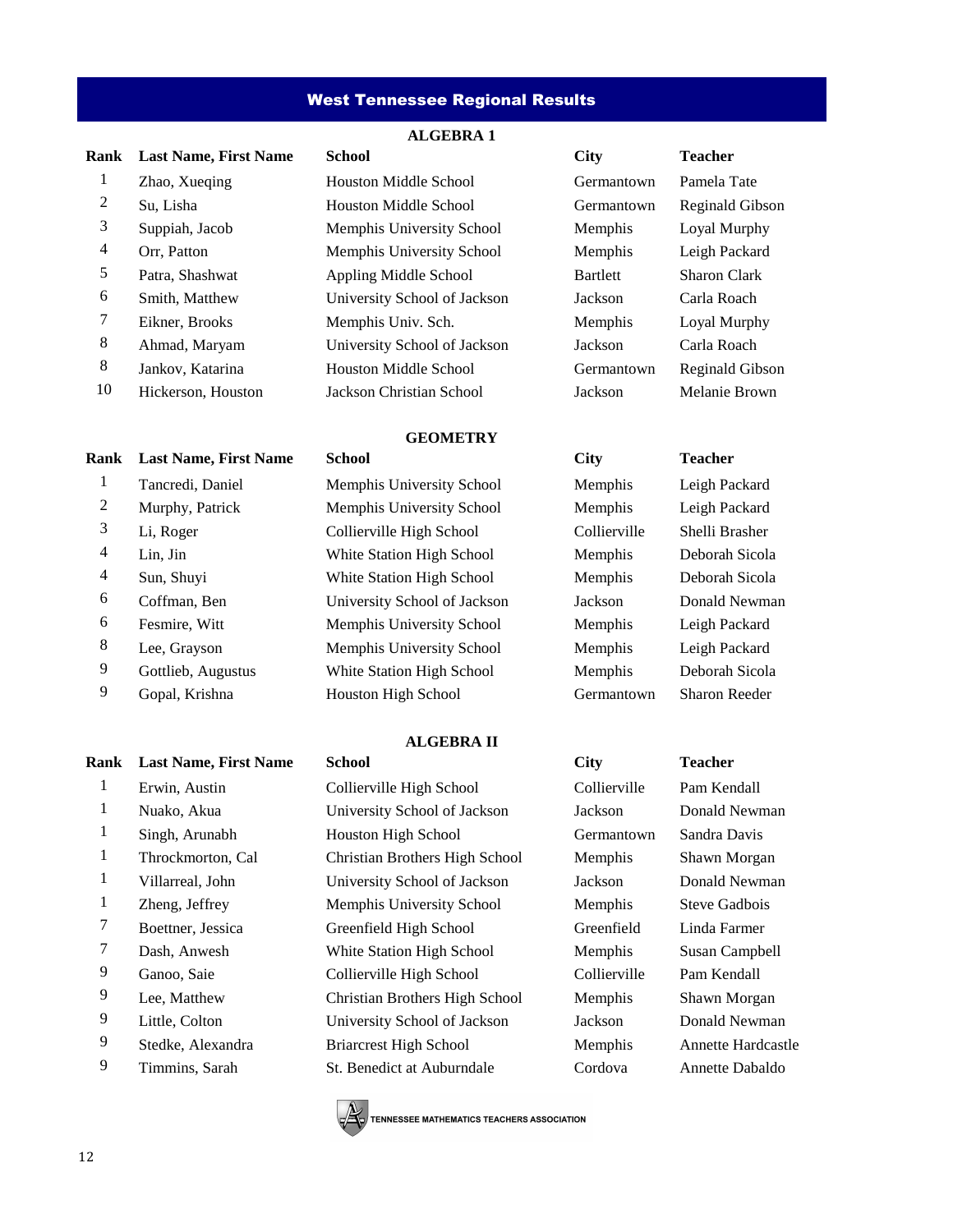#### West Tennessee Regional Results - Continued

**STATISTICS**

# **Rank Last Name, First Name School City Teacher**

 Nguyen, Steven White Station High School Memphis Rebecca Newman 2 Russell, Jake Bolton High School Arlington David Offerle Inaba, Yuki White Station High School Memphis Susan Campbell Therrell, Holliday Collierville High School Collierville Matthew Holmes Wang, Kevin White Station High School Memphis Susan Campbell Padmanabha, Akshay Houston High School Germantown Christopher Stevens Franklin, Nathan Memphis University School Memphis Darin Clifft Wilensky, Andrew Memphis University School Memphis Darin Clifft Nathani, Ashish Memphis University School Memphis Darin Clifft Bacon, Matthew St. Benedict at Auburndale Cordova Don Madeksho Feler, Nathan Memphis University School Memphis Darin Clifft 10 Williams, Katherine Houston High School Germantown Christopher Stevens

#### **PRE-CALCULUS**

 Sullivan, Garret Memphis University School Memphis Nancy Gates Ouyang, Richard Memphis University School Memphis Nancy Gates Sun, Kevin Collierville High School Collierville Shawn Abel Zhao, Yunhua Memphis University School Memphis Mike Gunn 5 Lamb, William Memphis University School Memphis Nancy Gates Gayoso, Matthew Memphis University School Memphis Nancy Gates Liang, Jason Collierville High School Collierville Shawn Abel 8 Haque, Salman Memphis University School Memphis Nancy Gates 9 Mohan, Sukriti St. Mary's Episcopal Memphis Sandra Halfacre 10 Field, Forrest Memphis University School Memphis Mike Gunn

#### **CALCULUS AND ADVANCED TOPICS**

| Rank    | <b>Last Name, First Name</b> | <b>School</b>                             | <b>City</b>  | <b>Teacher</b>    |
|---------|------------------------------|-------------------------------------------|--------------|-------------------|
| $\perp$ | Zuo, Daniel                  | White Station High School                 | Memphis      | Rebecca Newman    |
| 2       | Ritchie, James               | Collierville High School                  | Collierville | Curtis Justus     |
| 3       | Hoang, Lawrence              | White Station High School                 | Memphis      | Susan Campbell    |
| 4       | Sorensen, Mark               | Memphis University School                 | Memphis      | Steve Gadbois     |
| 5       | Vargason, Benjamin           | University School of Jackson              | Jackson      | Donald Newman     |
| 6       | Durden, William              | Houston High School                       | Germantown   | Terri Lindquester |
| 7       | Zhan, Tiange                 | White Station High School                 | Memphis      | Rebecca Newman    |
| 8       | Cohen, Jacob                 | University School of Jackson              | Jackson      | Donald Newman     |
| 8       | Magee, Gray                  | University School of Jackson              | Jackson      | Donald Newman     |
| 10      | Bussey-Spencer, Walker       | Memphis University School                 | Memphis      | Nancy Gates       |
| 10      | Vogt, Nathan                 | Memphis University School<br>$\mathbb{A}$ | Memphis      | Nancy Gates       |

 $\mathbb{R}$  TENNESSEE MATHEMATICS TEACHERS ASSOCIATION

#### **Rank Last Name, First Name School City Teacher**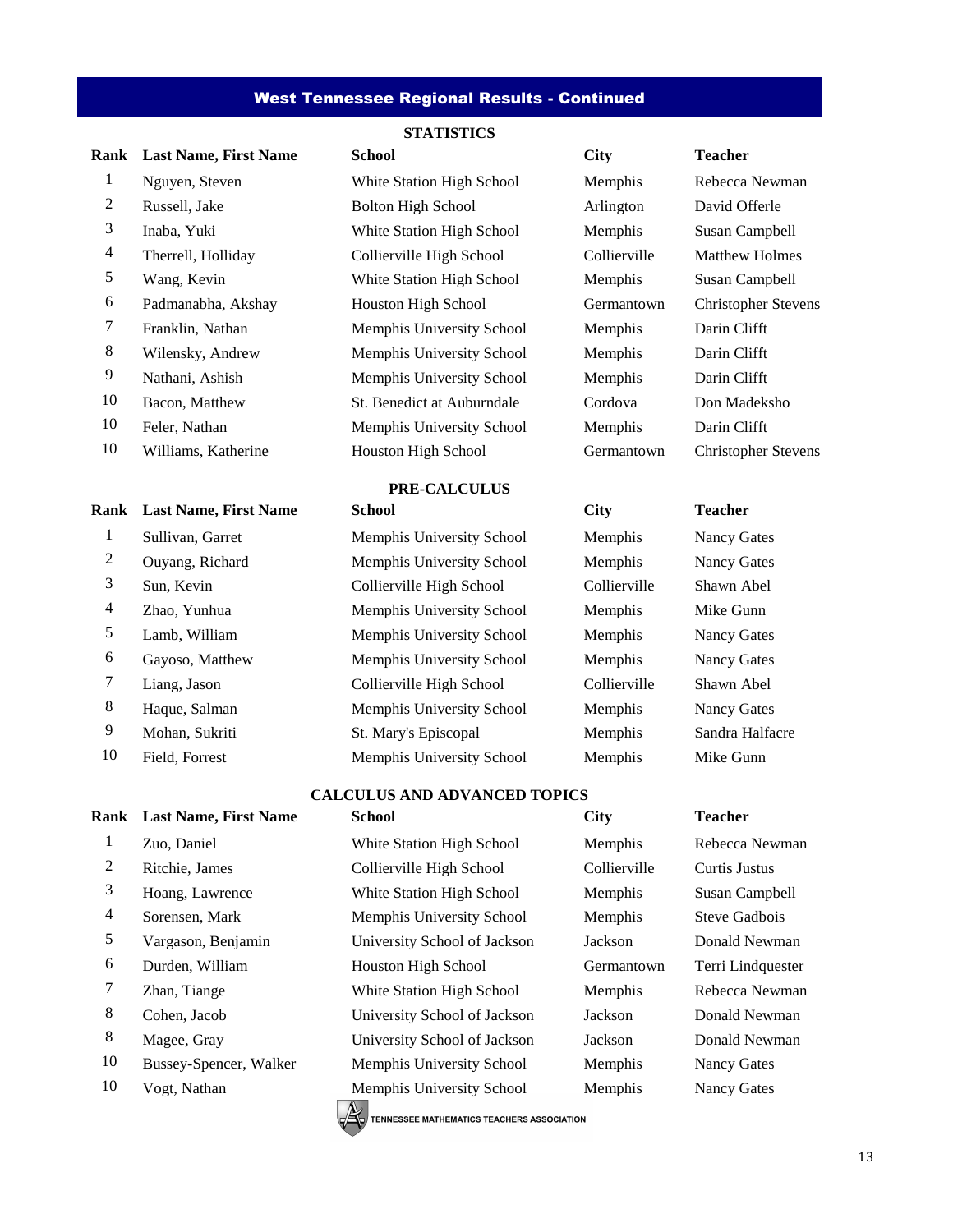# Teacher Honor Roll

| 2012<br><b>State</b><br><b>Winners</b><br>(Top 3) | $2012 \# In$<br>Top 10<br>other than<br>Top <sub>3</sub> | <b>Teacher</b>        | <b>Region</b> | <b>Cumulative</b><br><b>Record</b><br>1976 - 2012<br><b>State</b><br><b>Winners</b> ,<br><b>Top Ten</b> |                  | <b>School</b>                  | <b>City</b>    |
|---------------------------------------------------|----------------------------------------------------------|-----------------------|---------------|---------------------------------------------------------------------------------------------------------|------------------|--------------------------------|----------------|
| 2                                                 | $\boldsymbol{0}$                                         | Marti Wayland         | E             | 5                                                                                                       | 1                | <b>Baylor School</b>           | Chattanooga    |
| 1                                                 | $\boldsymbol{0}$                                         | Linda Carlen          | E             | 1                                                                                                       | $\boldsymbol{0}$ | Cookeville High School         | Cookeville     |
| 0                                                 | 1                                                        | Donna Johnson         | ${\bf E}$     | 0                                                                                                       | $\mathbf{1}$     | Cookeville High School         | Cookeville     |
| 2                                                 | $\boldsymbol{0}$                                         | Earletta Stamper      | ${\bf E}$     | 2                                                                                                       | $\mathbf{1}$     | Dobyns-Bennett HS              | Kingsport      |
| $\overline{c}$                                    | $\boldsymbol{0}$                                         | Margaret Santich      | E             | $\overline{c}$                                                                                          | $\boldsymbol{0}$ | Farragut High School           | Knoxville      |
| 1                                                 | $\boldsymbol{0}$                                         | Elaine Wolf           | E             | 1                                                                                                       | $\boldsymbol{0}$ | Farragut High School           | Knoxville      |
| 0                                                 | 1                                                        | Wanda Lacey           | ${\bf E}$     | 1                                                                                                       | 1                | Farragut High School           | Knoxville      |
| 4                                                 | $\overline{c}$                                           | Angela Buckman        | ${\bf E}$     | 5                                                                                                       | 4                | Farragut Middle School         | Knoxville      |
| 0                                                 | 1                                                        | <b>Scott Frieling</b> | ${\bf E}$     | $\overline{0}$                                                                                          | $\mathbf{1}$     | Farragut Middle School         | Knoxville      |
| 0                                                 | 1                                                        | Gerri Parker          | ${\bf E}$     | 0                                                                                                       | $\mathbf{1}$     | Hardin Valley Academy          | Knoxville      |
| 1                                                 | $\boldsymbol{0}$                                         | Elain Vaughn          | ${\bf E}$     | 1                                                                                                       | $\mathbf{1}$     | Jefferson Middle School        | Oak Ridge      |
| 0                                                 | 1                                                        | Nate Lee              | ${\bf E}$     | 1                                                                                                       | 1                | Maryville High School          | Maryville      |
| 0                                                 | 1                                                        | Cary Hubbard          | E             | $\mathbf{1}$                                                                                            | 3                | McCallie                       | Chattanooga    |
| 2                                                 | $\boldsymbol{0}$                                         | Nancy Gates           | ${\bf E}$     | 21                                                                                                      | 27               | Memphis University School      | Memphis        |
| 0                                                 | 1                                                        | <b>Benita Albert</b>  | ${\bf E}$     | 23                                                                                                      | 48               | Oak Ridge High                 | Oak Ridge      |
| 0                                                 | 1                                                        | <b>Sharon Browder</b> | ${\bf E}$     | $\boldsymbol{0}$                                                                                        | $\mathbf{1}$     | Sullivan South High School     | Kingsport      |
| 0                                                 | 1                                                        | Tom Makepeace         | E             | $\theta$                                                                                                | $\mathbf{1}$     | The McCallie School            | Chattanooga    |
| 1                                                 | $\boldsymbol{0}$                                         | <b>Angel Beaty</b>    | ${\bf E}$     | 1                                                                                                       | $\boldsymbol{0}$ | <b>York Institute</b>          | Jamestown      |
| 1                                                 | $\boldsymbol{0}$                                         | <b>Betty Hood</b>     | $\mathbf{M}$  | 3                                                                                                       | $\overline{4}$   | <b>Brentwood HS</b>            | Brentwood      |
| 1                                                 | $\boldsymbol{0}$                                         | Vivia Smith           | M             | $\overline{c}$                                                                                          | 5                | <b>Brentwood HS</b>            | Brentwood      |
| 1                                                 | $\boldsymbol{0}$                                         | Jerry Stelmaszak      | $\mathbf{M}$  | 10                                                                                                      | 15               | <b>Brentwood HS</b>            | Brentwood      |
| 0                                                 | 1                                                        | <b>Suzanne Nuccio</b> | $\mathbf M$   | $\mathbf{1}$                                                                                            | $\overline{4}$   | <b>Brentwood HS</b>            | Brentwood      |
| 0                                                 | 1                                                        | <b>Emily Hines</b>    | $\mathbf M$   | $\boldsymbol{0}$                                                                                        | $\mathbf{1}$     | Central Magnet School          | Murfreesboro   |
| 1                                                 | $\boldsymbol{0}$                                         | <b>Trent Stout</b>    | $\mathbf M$   | 2                                                                                                       | $\boldsymbol{0}$ | East Middle                    | Tullahoma      |
| 1                                                 | $\theta$                                                 | Sharon Glenn          | $\mathbf M$   | 3                                                                                                       | 4                | <b>Ensworth HS</b>             | Nashville      |
| 0                                                 | 1                                                        | Joy Webb              | $\mathbf M$   | 0                                                                                                       | $\mathbf{1}$     | <b>Ezell-Harding Christian</b> | Antioch        |
| 1                                                 | $\boldsymbol{0}$                                         | Elizabeth Anderson    | $\mathbf M$   | 1                                                                                                       | $\boldsymbol{0}$ | Hendersonville High School     | Hendersonville |
| 1                                                 | $\boldsymbol{0}$                                         | Paula Burgess         | M             | 1                                                                                                       | $\mathbf{1}$     | Hume-Fogg                      | Nashville      |
| 1                                                 | 0                                                        | <b>Karen Boles</b>    | M             | 2                                                                                                       | 1                | Hume-Fogg                      | Nashville      |
| 1                                                 | 0                                                        | <b>Warren Everett</b> | M             | $\mathbf{1}$                                                                                            | $\boldsymbol{0}$ | Kenwood High School            | Clarksville    |
| $\boldsymbol{0}$                                  | $\mathbf{1}$                                             | Deede Melder          | M             | $\boldsymbol{0}$                                                                                        | $\overline{c}$   | <b>MLK</b> Academic Magnet     | Nashville      |
| 1                                                 | $\boldsymbol{0}$                                         | James Campbell        | M             | 1                                                                                                       | $\boldsymbol{0}$ | <b>MLK</b> Academic Magnet     | Nashville      |
| 0                                                 | 1                                                        | <b>Bill Compton</b>   | M             | 2                                                                                                       | $\boldsymbol{2}$ | Montgomery Bell Academy        | Nashville      |
| 3                                                 | $\overline{c}$                                           | Maggie Qian           | M             | 7                                                                                                       | 3                | Montgomery Bell Academy        | Nashville      |
| 2                                                 | $\boldsymbol{0}$                                         | Jim Shackleford       | M             | 12                                                                                                      | 10               | Montgomery Bell Academy        | Nashville      |
| 0                                                 | 1                                                        | John Lanier           | M             | $\mathbf{1}$                                                                                            | 10               | Montgomery Bell Academy        | Nashville      |
| 1                                                 | $\boldsymbol{0}$                                         | Giny Hamby            | M             | 1                                                                                                       | $\boldsymbol{0}$ | Oakland Middle School          | Murfreesboro   |
| 0                                                 | 1                                                        | Peter Wade            | M             | 0                                                                                                       | 1                | Page High School               | Franklin       |
| 0                                                 | 1                                                        | <b>Brian Sneed</b>    | M             | 0                                                                                                       | 1                | Pope John Paul II High School  | Hendersonville |
| 1                                                 | $\boldsymbol{0}$                                         | Amanda Youell         | M             | 1                                                                                                       | $\boldsymbol{0}$ | Pope John Paul II High School  | Hendersonville |
| 1                                                 | $\boldsymbol{0}$                                         | <b>Cindy Howes</b>    | M             | $\overline{c}$                                                                                          | $\boldsymbol{0}$ | Ravenwood High                 | Franklin       |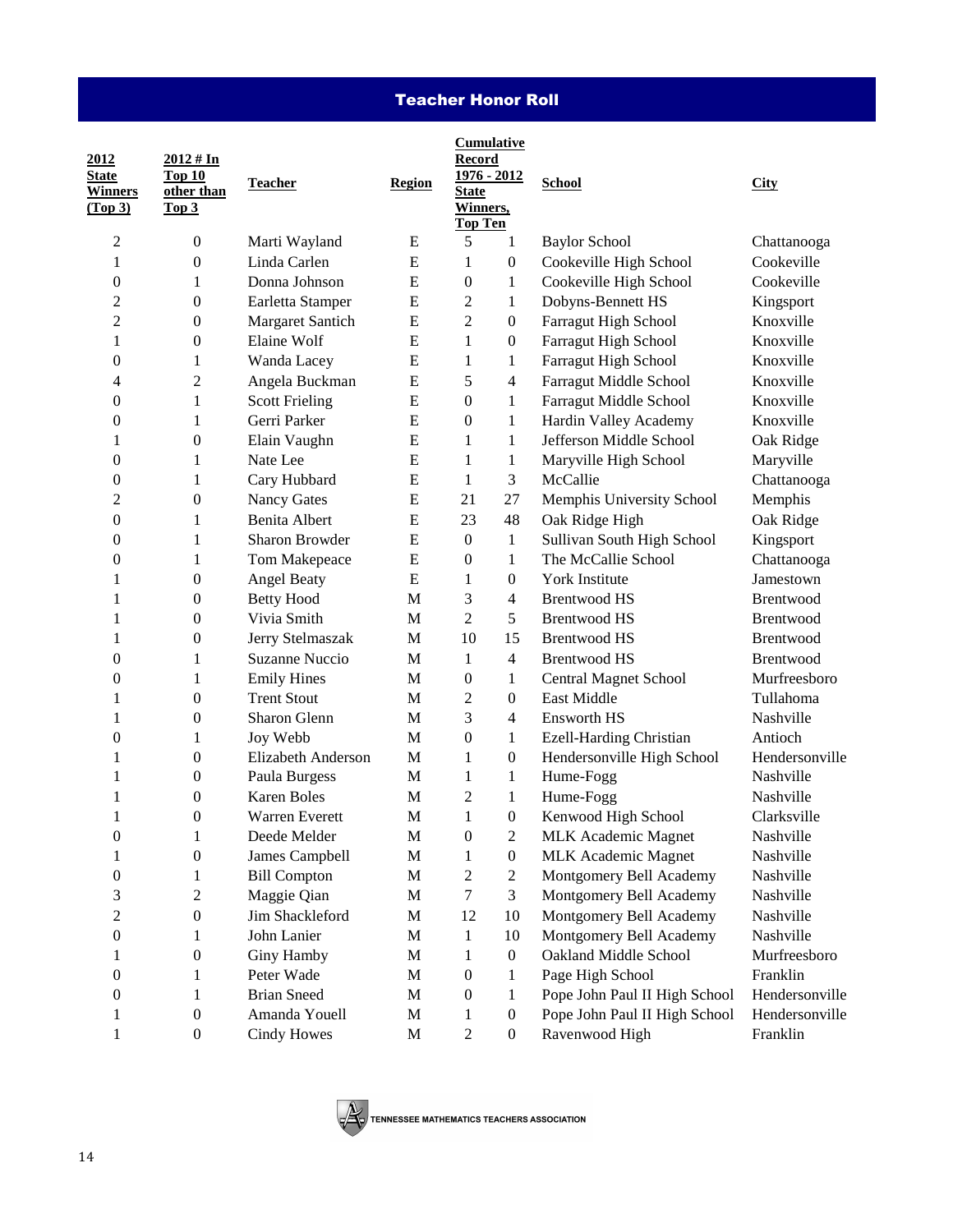# Teacher Honor Roll - continued

| 2012<br><b>State</b><br><b>Winners</b><br>(Top 3) | $2012 \# In$<br>Top 10<br>other than<br>Top <sub>3</sub> | <b>Teacher</b>         | <b>Region</b> | Cumulative<br>Record<br><u> 1976 - 2012 </u><br><b>State</b><br>Winners,<br><b>Top Ten</b> |                  | <b>School</b>                     | <b>City</b>      |
|---------------------------------------------------|----------------------------------------------------------|------------------------|---------------|--------------------------------------------------------------------------------------------|------------------|-----------------------------------|------------------|
| 2                                                 | $\mathbf{0}$                                             | <b>Brian Weaver</b>    | M             | 3                                                                                          | $\theta$         | Ravenwood High                    | <b>Brentwood</b> |
| 0                                                 | 1                                                        | Mary Hawken            | M             | 1                                                                                          | 1                | Ravenwood High                    | Brentwood        |
| 1                                                 | 0                                                        | Gail Lewis             | M             | 1                                                                                          | $\boldsymbol{0}$ | Riverdale High School             | Murfreesboro     |
| 1                                                 | 0                                                        | Amber Charboneau       | M             | 2                                                                                          | $\boldsymbol{0}$ | Tullahoma High School             | Tullahoma        |
| 1                                                 | 2                                                        | Frank Vanzant          | M             | 11                                                                                         | 46               | Tullahoma HS                      | Tullahoma        |
| 0                                                 | 1                                                        | <b>Bruce Hughes</b>    | M             | 1                                                                                          | 1                | University School of Nashville    | Nashville        |
|                                                   | 0                                                        | Kate Hauck             | M             | 2                                                                                          | 2                | <b>Woodland Middle School</b>     | <b>Brentwood</b> |
| 1                                                 | $\mathbf{0}$                                             | Shawn Morgan           | W             | 1                                                                                          | $\boldsymbol{0}$ | Christian Brothers High<br>School | Memphis          |
| 1                                                 | $\mathbf{0}$                                             | Pamela Kendall         | W             | 2                                                                                          | 1                | Collierville High School          | Collierville     |
| 0                                                 | 1                                                        | Shawn Abel             | W             | 1                                                                                          | 2                | Collierville High School          | Collierville     |
| 0                                                 | 1                                                        | Leigh Packard          | W             | 3                                                                                          | 8                | Houston H.S.                      | Germantown       |
| 1                                                 | 0                                                        | Sandra Davis           | W             | 1                                                                                          | $\boldsymbol{0}$ | Houston High School               | Germantown       |
| T                                                 | $\boldsymbol{0}$                                         | Pamela Tate            | W             |                                                                                            | $\boldsymbol{0}$ | <b>Houston Middle School</b>      | Germantown       |
| 0                                                 | 1                                                        | <b>Reginald Gibson</b> | W             | $\overline{0}$                                                                             | $\mathbf{1}$     | <b>Houston Middle School</b>      | Germantown       |
|                                                   | 0                                                        | <b>Steve Gadbois</b>   | W             | 3                                                                                          | $\mathbf{1}$     | Memphis University School         | Memphis          |
| 0                                                 | 1                                                        | Mike Gunn              | W             | 4                                                                                          | 8                | Memphis University School         | Memphis          |
| $\overline{2}$                                    | 0                                                        | Donald Newman          | W             | 30                                                                                         | 45               | University School of Jackson      | Jackson          |
|                                                   |                                                          |                        |               |                                                                                            |                  |                                   |                  |

 $\circledcirc$  Randy Glasbergen glasbergen.com



"Time is a great teacher. Unfortunately, it gives way<br>too many tests and it doesn't grade on a curve."

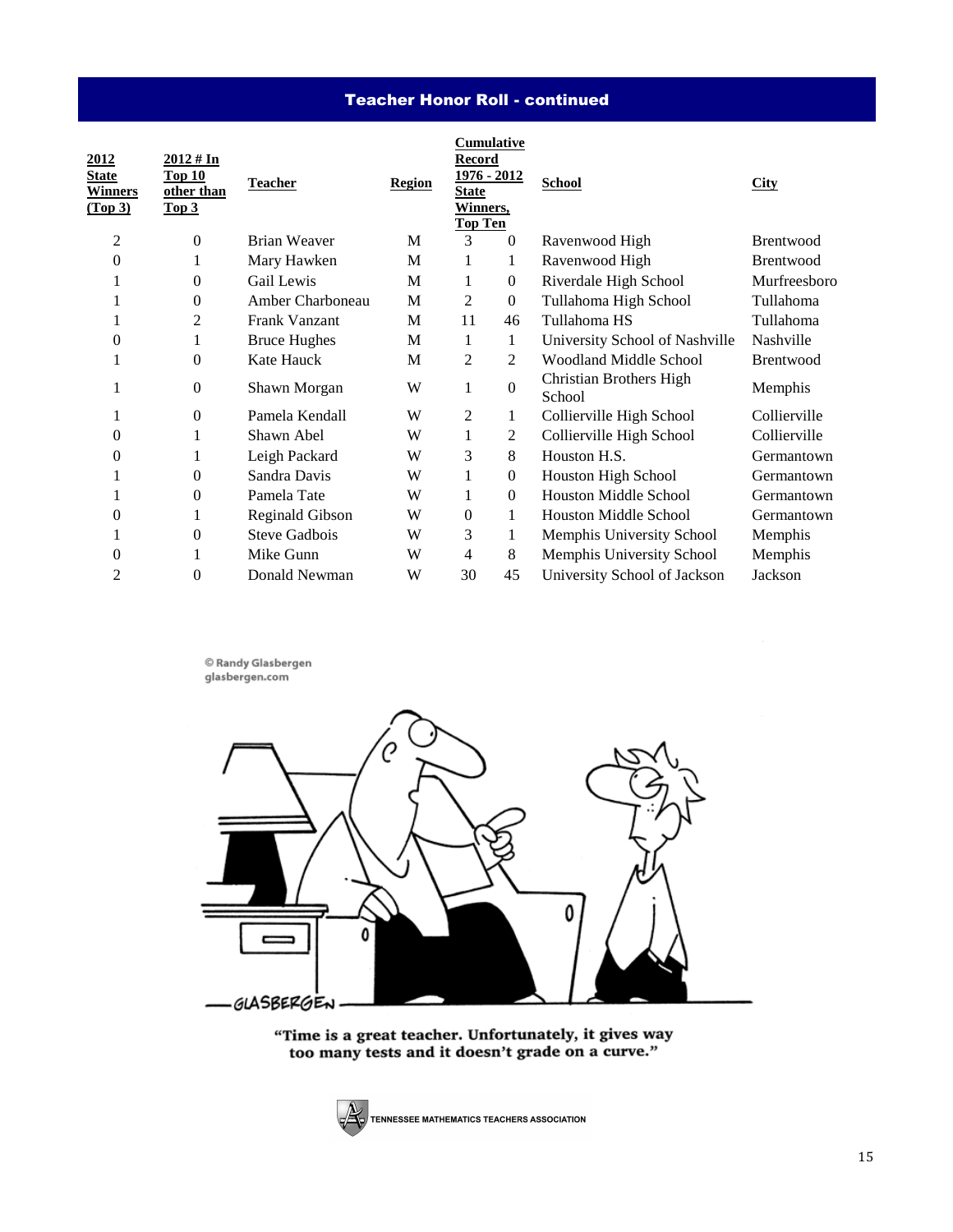# **Mathematics and the Law: The Apportionment of the House of Representatives**

# **Paul H. Edelman Vanderbilt University**

Since the founding of the United States, the decennial ritual of apportioning representatives among the states to the House has generated controversy. Four distinct methods have been tried and more have been suggested. It has been the subject of political feuds, mathematical feuds, legal challenge and perorations to God. It is also an excellent example of how mathematics can illuminate the law and how law can motivate mathematics.

In this talk I will give a crash course in the theory of apportionment. I will discuss the different approaches to apportionment and how they relate to each other. After some discussion of the history of the apportionment of the House, I will show how developments in the law point to new methods of apportionment that have never been employed and the surprising implications they have for the make-up of the House.



Paul Edelman is a Professor of Mathematics and Law at Vanderbilt University. After graduating from Swarthmore College, he received his PhD in mathematics from MIT under the direction of Richard Stanley. Before coming to Vanderbilt he taught at the University of Pennsylvania, Carnegie-Mellon University and the University of Minnesota. Edelman's mathematical research is primarily in the areas of enumerative and geometric combinatorics. His work in law includes articles on apportionment, corporations, and judicial decision-making. He has also been a consultant to the Country Music Association, advising them on election methods for the Country Music Awards.